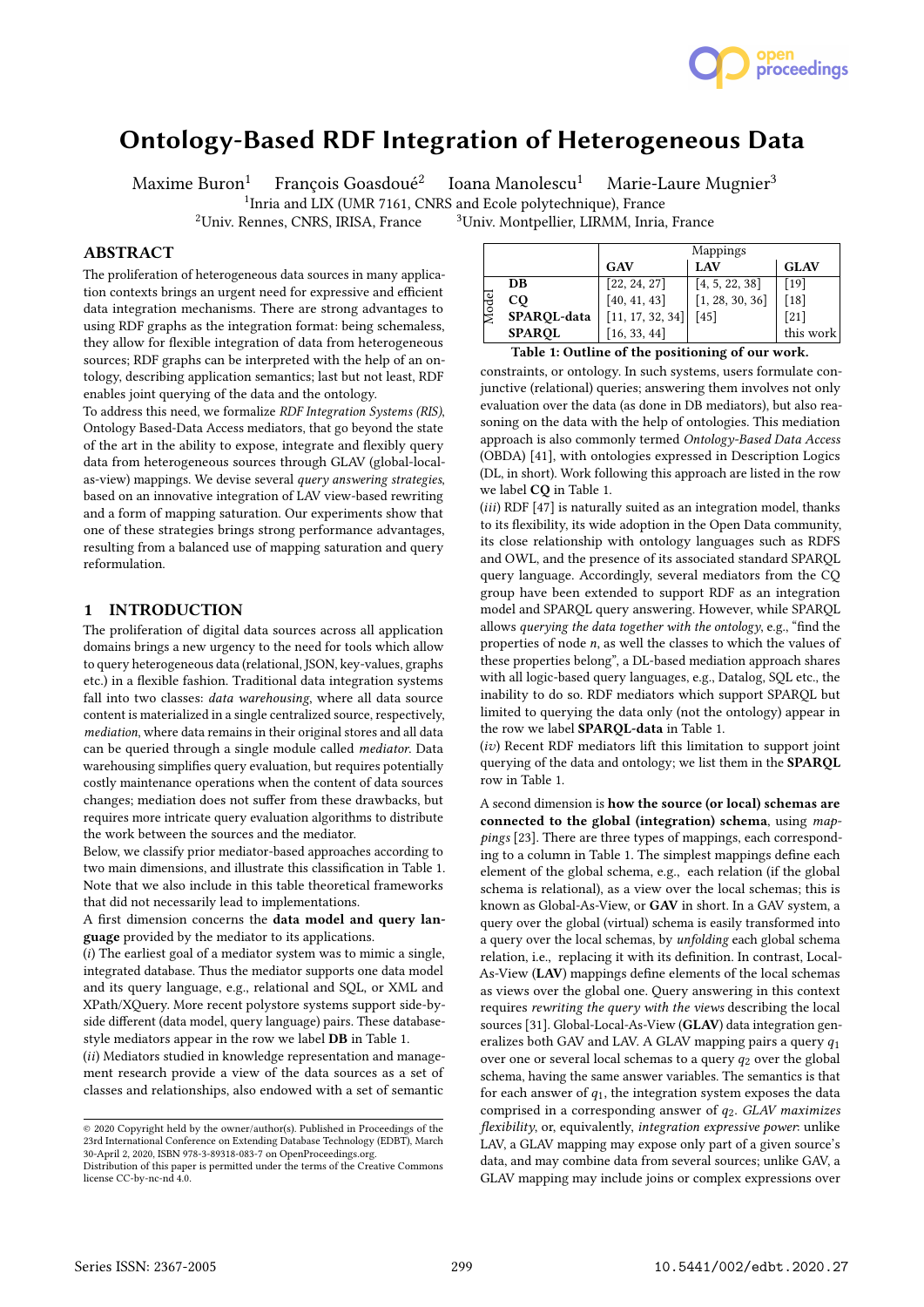the global schema.

In this work, we study GLAV mediation supporting SPARQL queries over the data and the ontology. We pick GLAV for its highest expressive power, RDF for its wide adoption, and aim at querying the data and the ontology in order to fully benefit from the flexibility and expressivity of RDF. As Table 1 shows, our system is the first capable of integrating multiple data sources through GLAV mappings, for SPARQL querying over the data and the ontology; further, it supports heterogeneous data sources (of different data models). A benefit of our using GLAV is the ability to support a form of incomplete information, naturally present in RDF through the so-called blank nodes, in the virtual RDF graph exposed by the mediator (see Section 3.1).

Our closest competitors only support GAV mappings, even though some support more expressive ontologies and/or queries [16, 33, 44]. Formal OBDA frameworks based on GLAV mappings have been defined, e.g., [18], without concretely deployed systems. A technique for simulating GLAV mappings through GAV ones under certain conditions is suggested in [21], however this solution has many drawbacks; we defer a detailed discussion to Section 6.

Contributions and novelty The contributions we make in this work are as follows.

(1). RIS Formalism We formally define RDF Integration Systems (RIS, in short), OBDA mediators capable of exposing data from heterogeneous sources of virtually any data model through GLAV mappings, under the form of an RDF graph endowed with an RDFS ontology. We formalize the problem of BGP (basic graph pattern) RDF query answering over the RDF data and ontology exposed in such systems.

(2). Novel RIS query answering techniques We describe several RIS query answering methods based on transforming mappings into LAV view definitions, and on reducing query answering to rewriting it using views. Our first method combines known techniques; the other two methods are novel, and rely on a form of mapping saturation. We show that a smart decomposition of reasoning between offline precomputation and query time makes one of these methods much faster than the others.

The paper is organized as follows. Section 2 recalls a set of preliminary notions we build upon. Then, Section 3 defines our RIS and formalizes RIS query answering. Section 4 describes RIS query answering methods. Section 5 presents our experiments, then we discuss related work and conclude.

#### 2 PRELIMINARIES

We present the basics of the RDF graph data model (Section 2.1), of RDF entailment used to make explicit the implicit information RDF graphs encode (Section 2.2), and how RDF graphs can be queried using the widely-considered SPARQL Basic Graph Pattern queries (Section 2.3).

Then, we recall two techniques, namely query reformulation (Section 2.4) and view-based query rewriting (Section 2.5), which will serve as building blocks for our query answering techniques.

# 2.1 RDF Graphs

We consider three pairwise disjoint sets of values:  $\mathscr I$  of IRIs (resource identifiers),  $\mathscr L$  of literals (constants) and  $\mathscr B$  of blank nodes modeling unknown IRIs or literals, a.k.a. labelled nulls [3, 29]. A (well-formed) triple belongs to  $(\mathscr{I}\cup\mathscr{B})\times\mathscr{I}\times(\mathscr{L}\cup\mathscr{I}\cup\mathscr{B})$ , and an RDF graph G is a set of (well-formed) triples. A triple (s, <sup>p</sup>, <sup>o</sup>) states that its subject <sup>s</sup> has the property <sup>p</sup> with the object value o [47]. We denote by  $Val(G)$  the set of all values (IRIs, blank nodes and literals) occurring in an RDF graph  $G$ , and by  $Bl(G)$  its

| Schema triples  | Notation                                                                                          |  |  |  |  |  |  |
|-----------------|---------------------------------------------------------------------------------------------------|--|--|--|--|--|--|
| <b>Subclass</b> | $(s, \prec_{sc}, o)$                                                                              |  |  |  |  |  |  |
| Subproperty     | $(s, \prec_{sp}, o)$                                                                              |  |  |  |  |  |  |
| Domain typing   | $(s, \leftarrow_d, o)$                                                                            |  |  |  |  |  |  |
| Range typing    | $(s, \hookrightarrow_r, o)$                                                                       |  |  |  |  |  |  |
| Data triples    | Notation                                                                                          |  |  |  |  |  |  |
| Class fact      | $(s, \tau, o)$                                                                                    |  |  |  |  |  |  |
| Property fact   | $(s, p, o)$ s.t. $p \notin \{\tau, \prec_{sc}, \prec_{sp}, \hookleftarrow_d, \hookrightarrow_r\}$ |  |  |  |  |  |  |
|                 |                                                                                                   |  |  |  |  |  |  |

#### Table 2: RDF triples.

set of blank nodes. In triples, we use  $\therefore$  b (possibly with indices) to denote blank nodes, and quoted strings to denote literals.

Within an RDF graph, we distinguish data triples from schema ones. The former describe data (either attach a type, or a class, to a resource, or state the value of a certain data property of a resource). The latter state ontological constraints using RDF Schema (RDFS), which relate classes and properties: subclass (specialization relation between types), subproperty (specialization of a binary relation), typing of the domain (first attribute) of a property, respectively, range (typing of the second attribute) of a property. Table 2 introduces short notations we adopt for these schema properties.

From now on, we denote by  $\mathscr{I}_{\text{rdf}}$  the *reserved* IRIs from the RDF standard, e.g., the properties  $\tau$ ,  $\prec_{sc}$ ,  $\prec_{sp}$ ,  $\leftrightarrow_d$ ,  $\leftrightarrow_r$  shown in Table 2. The rest of the IRIs are application-dependent classes Table 2. The rest of the IRIs are application-dependent classes and properties, which are said user-defined and denoted by  $\mathscr{I}_{\text{user}}$ . Hence,  $\mathscr{I}_{user} = \mathscr{I} \setminus \mathscr{I}_{rdf}$ .

We will consider RDF graphs with RDFS ontologies made of schema triples of the four above flavours. More precisely:

Definition 2.1 (RDFS ontology). An ontology triple is a schema triple whose subject and object are user-defined IRIs from  $\mathscr{I}_{\text{user}}$ . An RDFS ontology (or ontology in short) is a set of ontology triples. Ontology O is the ontology of an RDF graph G if O is the set of schema triples of G.

Above, ontology triples are not allowed over blank nodes. This is only to simplify the presentation; we could have allowed them, and handled them as in [29]. More importantly, we forbid ontology triples from altering the common semantics of RDF itself. For instance, we do not allow  $(\leftarrow_d, \prec_{sp}, \hookrightarrow_r)$ , which would<br>impose that the range of every property shares all the types impose that the range of every property shares all the types of the property's domain! This second restriction can be seen as common-sense; it underlies most ontological formalisms, in particular description logics [8] thus the W3C's Web Ontology Language (OWL),  $Datalog<sub>±</sub>$  [15] and existential rules [39], etc.

Example 2.2 (Running example, based on [12]). Consider the following RDF graph:

 $G_{ex} = \{(\text{worksFor}, \leftarrow_d, \text{Person}), (\text{worksFor}, \leftarrow_r, \text{.org}), (\text{Only} \times \text{Org}) \}$  $(:PubAdmin, <_{sc}, :Org), (:Comp, <_{sc}, :Org),$  $(:\text{NatComp}, \prec_{sc}, : \text{Comp}), (:\text{hiredBy}, \prec_{sp}, : \text{worksFor})$  $(:ceoOf, <_{sp}, :worksFor), (:ceoOf,  $\hookrightarrow_r, :Comp),$$  $(:p_1, :ceoOf, \underline{.}:b_c), (\underline{.}:b_c, \tau, :NatComp),$ (:p2, :hiredBy, :a), (:a, τ , :PubAdmin)}

The ontology of  $G_{\text{ex}}$ , i.e., the first eight schema triples, states that people work for organizations, some of which are public administrations or companies. Further, national companies are a kind of companies. Being hired by or being CEO of an organization are two ways of working for it; in the latter case, this organization is a company. The facts of  $G_{ex}$ , i.e., the four remaining data triples, state that  $:p_1$  is CEO of some unknown company represented by the blank node  $\Box b_c$ , which is a national company, and :p<sub>2</sub> is hired by the public administration :a.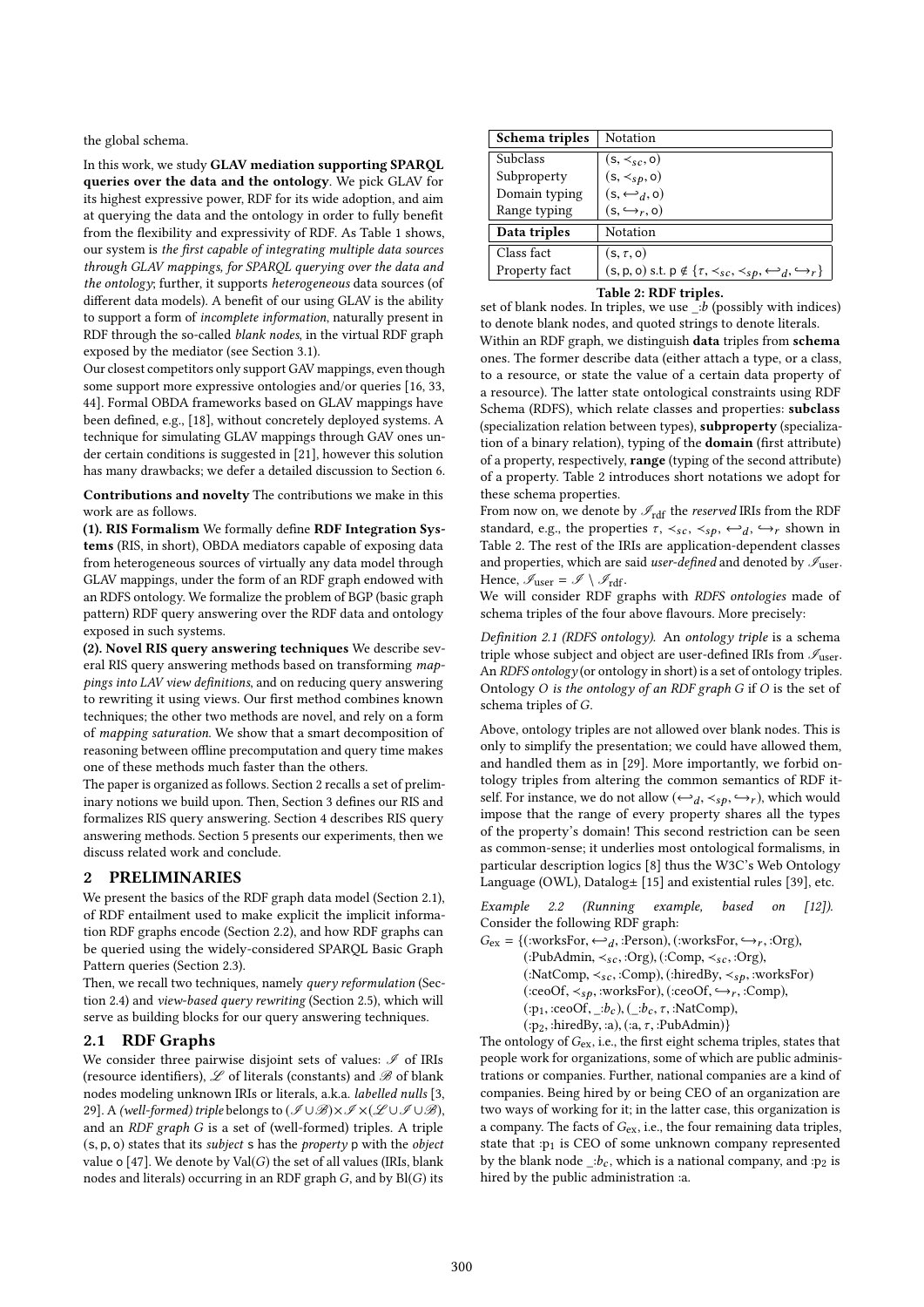|                                        | Rule $[48]$ | Entailment rule                                                                           |                 |  |  |  |  |  |  |
|----------------------------------------|-------------|-------------------------------------------------------------------------------------------|-----------------|--|--|--|--|--|--|
|                                        | rdfs5       | $(p_1, \prec_{sp}, p_2), (p_2, \prec_{sp}, p_3) \rightarrow (p_1, \prec_{sp}, p_3)$       |                 |  |  |  |  |  |  |
|                                        | rdfs11      | $(s, \prec_{sc}, 0), (o, \prec_{sc}, o_1) \rightarrow (s, \prec_{sc}, o_1)$               |                 |  |  |  |  |  |  |
| R                                      | ext1        | $(p, \leftarrow_d, o), (o, \prec_{sc}, o_1) \rightarrow (p, \leftarrow_d, o_1)$           | $\mathcal{R}_c$ |  |  |  |  |  |  |
|                                        | ext2        | $(p, \hookrightarrow_r, o), (o, \prec_{sc}, o_1) \rightarrow (p, \hookrightarrow_r, o_1)$ |                 |  |  |  |  |  |  |
|                                        | $ext{3}$    | $(p, \prec_{sp}, p_1), (p_1, \rightarrowtail_d, o) \rightarrow (p, \rightarrowtail_d, o)$ |                 |  |  |  |  |  |  |
|                                        | ext4        | $(p, \prec_{sp}, p_1), (p_1, \hookrightarrow_r, o) \rightarrow (p, \hookrightarrow_r, o)$ |                 |  |  |  |  |  |  |
|                                        | rdfs2       | $(p, \leftarrow_d, o), (s_1, p, o_1) \rightarrow (s_1, \tau, o)$                          |                 |  |  |  |  |  |  |
|                                        | rdfs3       | $(p, \hookrightarrow_r, o), (s_1, p, o_1) \rightarrow (o_1, \tau, o)$                     | $\mathcal{R}_a$ |  |  |  |  |  |  |
|                                        | rdfs7       | $(p_1, \prec_{sp}, p_2), (s, p_1, o) \rightarrow (s, p_2, o)$                             |                 |  |  |  |  |  |  |
|                                        | rdfs9       | $(s, \prec_{sc}, o), (s_1, \tau, s) \rightarrow (s_1, \tau, o)$                           |                 |  |  |  |  |  |  |
| Table 3: Sample RDFS entailment rules. |             |                                                                                           |                 |  |  |  |  |  |  |

#### 2.2 RDF Entailment Rules

An entailment rule r has the form body(r)  $\rightarrow$  head(r), where  $body(r)$  and head( $r$ ) are RDF graphs, respectively called body and head of the rule r. In this work, we consider the RDFS entailment rules  $R$  shown in Table 3, which are the most frequently used; in the table, all values except RDF reserved IRIs are blank nodes. For instance, rule rdfs5 reads: whenever in an RDF graph, a property  $p_1$  is a subproperty of a property  $p_2$ , and further  $p_2$ is a subproperty of  $p_3$  (body of rdfs5), it follows that  $p_1$  is a subproperty of p<sub>3</sub> (head of rdfs5). Similarly, rule rdfs7 states that if  $p_1$  is a subproperty of  $p_2$  and a resource s has the value o for  $p_1$ , then s also has o as a value for  $p_2$ . The triples ( $p_1, \prec_{sp}, p_3$ ) and  $(s, p_2, o)$  in the above examples are called **implicit**, i.e., they hold in a graph thanks to the entailment rules, even if they may not be explicitly present in the graph. Following [12], we view  $R$  as partitioned into two subsets: the rules  $R_c$  lead to implicit schema triples, while rules  $\mathcal{R}_a$  lead to implicit data triples<sup>1</sup>. The direct entailment of an RDF graph G with a set of RDF entailment rules  $R$ , denoted by  $C_{G,R}$ , is the set of implicit triples resulting from rule applications that use solely the explicit triples of G. For instance, the rule rdfs9 applied to the graph  $G_{ex}$ , which comprises (:NatComp,  $\prec_{sc}$ , :Comp), (\_:b<sub>c</sub>,  $\tau$ , :NatComp), leads to the implicit triple (\_: $\overline{b}_c$ ,  $\tau$ , :Comp). This triple belongs to  $C_{G_{\rm ex}}, \mathcal{R}_a$ (hence also to  $C_{G_{\text{ev}},\mathcal{R}}$ ). The **saturation** of an RDF graph allows materializing its semantics, by iteratively augmenting it with the triples it entails using entailment rules, until reaching a fixpoint; this process is finite [48]. Formally:

Definition 2.3 (RDF graph saturation). Let G be an RDF graph and  $R$  a set of entailment rules. We recursively define a sequence  $(G_i)_{i \in \mathbb{N}}$  of RDF graphs as follows:  $G_0 = G$ , and  $G_{i+1} = G_i \cup C_{G_i},$ <br>for  $i > 0$ . The extension of C with  $\mathcal{P}_i$  denoted  $G_0^R$ , is C, for r for  $i \ge 0$ . The *saturation* of G w.r.t. R, denoted  $G^R$ , is  $G_n$  for *n* the smallest integer such that  $G = G$ the smallest integer such that  $G_n = G_{n+1}$ .

Example 2.4 (Saturation). The saturation of  $G_{\text{ex}}$  w.r.t. the set  $\mathcal R$ of RDFS entailment rules shown in Table 3 is attained after the following two saturation steps:  $(G_{ex})_1 = G_{ex} \cup$ 

 $\{(:\text{NatComp}, \prec_{sc}, :\text{Org}),\}$  $(\therefore \text{hiredBy}, \leftarrow_d, \text{Person})$ ,  $(\therefore \text{hiredBy}, \leftarrow_r, \text{.org})$ ,  $(\therefore \text{conOf}, \leftarrow, \text{Person})$  $(\text{ceoOf}, \leftrightarrow_d, \text{?Person}), (\text{ceoOf}, \leftrightarrow_r, \text{:Org}),$ <br>  $(\text{re. worker}, \rightarrow_h)$  ( $\rightarrow_f, \text{:Comp})$  $(:p_1, :worksFor, \_\cdot:b_c), (\_\cdot:b_c, \tau, :Comp),$ (:p2, :worksFor, :a), (:a, τ , :Org)}  $(G_{ex})_2 = (G_{ex})_1 \cup$  $\{(\text{:}p_1, \tau, \text{:Person}), (\text{:}p_2, \tau, \text{:Person}), (\underline{\text{:}}b_c, \tau, \text{:Org})\}$ 

#### 2.3 Basic Graph Pattern Queries

A popular RDF query dialect consists of basic graph pattern queries, or BGPQs, in short. Let  $\mathscr V$  be a set of variable symbols, disjoint from  $\mathscr{I} \cup \mathscr{B} \cup \mathscr{L}$ . A basic graph pattern (BGP) is a set of triple patterns (triples in short) belonging to  $(\mathcal{I}\cup\mathcal{B}\cup\mathcal{V})\times(\mathcal{I}\cup\mathcal{V})$  $V \times (I \cup B \cup I \cup V)$ . For a BGP P, we denote by Var(P) the set of variables occurring in  $P$ , by  $B(P)$  its set of blank nodes, and by  $Val(P)$  its set of values (IRIs, blank nodes, literals and variables).

Definition 2.5 (BGP Queries). A BGP query q is of the form  $q(\bar{x}) \leftarrow$ *P*, where *P* is a BGP (also denoted by body(q)), and  $\bar{x} \subseteq \text{Var}(P)$ are the answer variables of q.

To ease the presentation, and without loss of generality, we consider BGPQs without blank nodes, as it is well-known that these can be replaced by non-answer variables [46].

For query answering based on query reformulation (see Section 2.4), it is convenient to slightly generalize BGPQs into partially instantiated BGPQs [12, 29]. Starting from a BGPQ  $q$ , partial instantiation may replace some variables with values from  $\mathscr I \cup$  $\mathscr{L}\cup\mathscr{B}$ , as specified by a substitution  $\sigma$ . Due to  $\sigma$ , and in contrast with standard BGPQs, some answer variables of the resulting query  $q_{\sigma}$  can be bound:

Example 2.6 (Partially instantiated BGPQ). Consider the BGPQ asking for who is working for which kind of company  $q(x, y) \leftarrow$  $(x, :worksFor, z), (z, \tau, y), (y, \prec_{sc}, :Comp)$  and the substitution  $\sigma =$  ${x \mapsto :p_1}$ . The corresponding partially instantiated BGPQ is:  $q(:,p_1,y) \leftarrow (p_1, \text{ worksFor}, z), (z, \tau, y), (y, \prec_{sc}, \text{comp}).$  In it, the first answer variable has been bound to : $p_1$ .

For simplicity, below we use the term "query" to designate either a standard BGPQ or a partially instantiated BPGQ.

The semantics of a BGPQ on an RDF graph is defined through standard homomorphisms from the query body to the queried graph. We recall that a homomorphism from a BGP  $\overline{P}$  to an RDF graph G is a function  $\varphi$  from Val(P) to Val(G) such that for any triple  $(s, p, o) \in P$ , the triple  $(\varphi(s), \varphi(p), \varphi(o))$  is in G, with  $\varphi$  the identity on IRIs and literals. Next, we distinguish query evaluation, whose result is just based on the explicit triples of the graph, i.e., on BGP-to-RDF graph homomorphisms, from query answering that also accounts for the implicit graph triples, resulting from entailment. Formally:

Definition 2.7 (Evaluation and answering). The answer set to a BGPQ  $q$  on an RDF graph G w.r.t. a set  $R$  of RDF entailment rules is:  $q(G, \mathcal{R}) = \{ \varphi(\bar{x}) \mid \varphi \text{ homomorphism from body}(q) \text{ to } G^{\mathcal{R}} \}.$  If  $\bar{x} = \emptyset$ , given Boolean query in which case g is folse when  $q(G, \mathcal{R})$  $\bar{x} = \emptyset$ , q is a Boolean query, in which case q is false when  $q(G, \mathcal{R}) =$ Ø and true when  $q(G, \mathcal{R}) = \{ \langle \rangle \}$ , i.e., the answer to q is the empty tuple.

The *evaluation* of q on G, denoted  $q(G, \emptyset)$  or  $q(G)$  in short, is obtained from homomorphisms from  $body(q)$  to G alone (not  $\mathcal{R} = \emptyset$ .  $G^{\mathcal{R}}$ ). It can be seen as a particular case of query answering when

Example 2.8 (Evaluation and answering). Consider again the BGPQ  $q$  from the preceding example. Its evaluation on  $G_{ex}$  is empty because  $G_{ex}$  has no explicit :worksFor assertion, while its answer set on  $G_{\text{ex}}$  w.r.t.  $\mathcal R$  is  $\{\langle :p_1, : \text{NatComp}\rangle\}$  because : $p_1$  being CEO of  $\therefore b_c$ , :p<sub>1</sub> implicitly works for it, and  $\therefore b_c$  is explicitly a company of the particular type :NatComp.

The above notions and notations naturally extend to unions of (partially instantiated) BGPQs, or UBGPQs in short.

We end this section by pointing out that many RDF data management systems use saturation-based query answering, which directly follows the definition of query answering: an RDF graph G is first saturated with the set  $R$  of entailment rules, so that the

<sup>&</sup>lt;sup>1</sup>In the notations  $\mathcal{R}_c$  and  $\mathcal{R}_a$ , c and a respectively stand for "constraint triples"<br>ed schema triples here) and "assertion triples" (data triples) (called schema triples here) and "assertion triples" (data triples).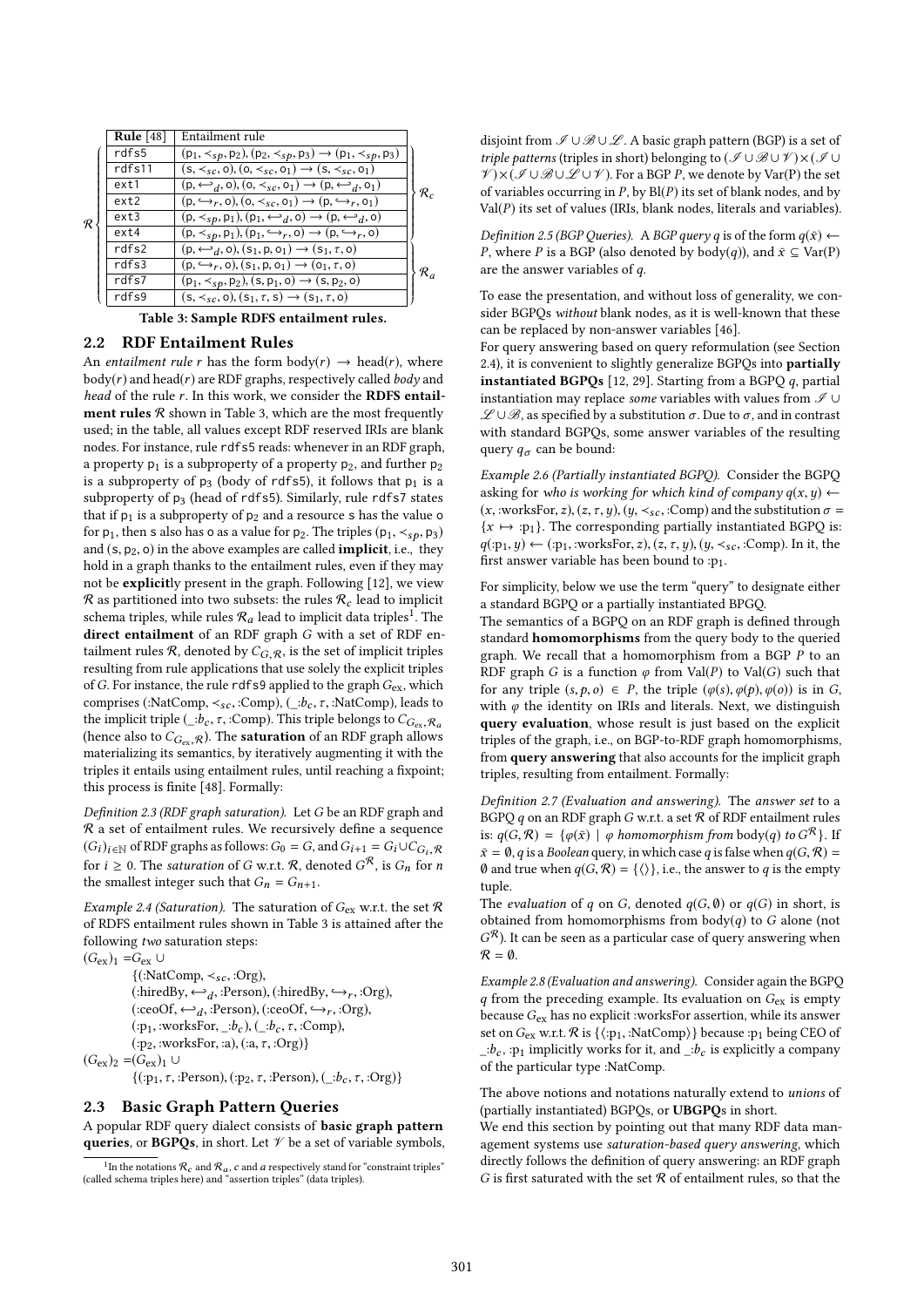answer set to an incoming query  $q$  is obtained through query evaluation as  $q(G^{\mathcal{R}})$ .

#### 2.4 Query Reformulation

Reformulation-based query answering is an alternative technique to the widely adopted saturation-based query answering. It consists in *reformulating* a query using  $\mathcal{R}$ , so that evaluating the reformulated query on G yields the answer set to the original query on  $G$  w.r.t.  $R$ . Intuitively, reformulation injects the ontological knowledge into the query, just as saturation injects it into the RDF graph. We rely here on the very recent algorithm from [12], which takes into account all the entailment rules from Table 3. The process is decomposed into two steps according to the partition of  $\mathcal R$  into  $\mathcal R_a$  and  $\mathcal R_c$ .

(i) The first step reformulates a BGPQ  $q$  w.r.t. an RDFS ontology  $O$ and the set of rules  $\mathcal{R}_c$  into a UBGPO, say  $Q_c$ , which is guaranteed not to contain ontology triples. Intuitively, this step generates new BGPQs obtained from  $q$  by instantiating variables that query the ontology with all their possible bindings; for instance,  $y$  in a query triple  $(y, \prec_{sc} : Comp)$  is bound to the IRIs of all explicit and implicit subclasses of :Comp in O. This step, alone, is sound and complete w.r.t.  $\mathcal{R}_c$  for query answering, i.e., for any graph G with ontology O,  $q(G, \mathcal{R}_c) = Q_c(G)$ .

(ii) The second step reformulates  $Q_c$  w.r.t. O and  $\mathcal{R}_a$ , and outputs a UBGPQ, say  $Q_{c,a}$ . This step, alone, is sound and complete w.r.t.  $\mathcal{R}_a$  for query answering, i.e., for any graph G with ontology  $O, Q_c(G, \mathcal{R}_a) = Q_{c,a}(G)$ . Furthermore, a key property is that  $q(G, \mathcal{R}) = Q_c(G, \mathcal{R}_a)$ , i.e., only  $\mathcal{R}_a$  needs to be considered to answer  $Q_c$  with respect to the entire set of rules  $R$ . This is the fundamental reason why the sucessive application of these two reformulation steps leads to a sound and complete reformulationbased query answering technique:  $q(G, \mathcal{R}) = Q_{c,a}(G)$ .

Example 2.9 (Two-step reformulation). Consider the query  $q(x, y) \leftarrow$  $(x, :worksFor, z), (z, \tau, y), (y, <_{sc}, :Comp)$  from the preceding example and the ontology  $O$  in Example 2.2. The first reformulation step instantiates the triple  $(y, \prec_{sc}, :Comp)$  on O, leading to:  $Q_c = q(x, : \text{NatComp}) \leftarrow (x, : \text{worksFor}, z), (z, \tau, : \text{NatComp}).$ Then,  $Q_c$  is reformulated into  $Q_{c,a}$  =

 $q(x, : \text{NatComp}) \leftarrow (x, : \text{worksFor}, z), (z, \tau, : \text{NatComp}) \cup$ 

 $q(x, : \text{NatComp}) \leftarrow (x, : \text{hiredby}, z), (z, \tau, : \text{NatComp}) \cup$ 

 $q(x, : \text{NatComp}) \leftarrow (x, : \text{ceoOf}, z), (z, \tau, : \text{NatComp})$ 

by specializing :worksFor according to its subproperties in O. It can be checked that  $Q_{c,a}(G_{ex}) = q(G_{ex}, \mathcal{R}) = q(G_{ex}^{\mathcal{R}})$ <br> $f(m \cdot \text{NatCom})$  obtained here from the third BCPC  $\{\langle :p_1, : \text{NatComp}\rangle\}$ , obtained here from the third BGPQ in  $Q_{c,a}$ .

#### 2.5 Query Rewriting-based Data Integration

We recall now the basics of relational view-based query rewriting (Section 2.5.1), which has been extensively studied [23, 31]. Then we present a generalization of the notion of views as mappings [35] (Section 2.5.2).

2.5.1 View-based (LAV) Data Integration. An integration system  $I$  is made of a global schema  $S$  (a set of relations) and a set  $V$  of views. An instance of  $I$  assigns a set of tuples to each relation of S and to each view of  $\mathcal V$ . The data stored in a view is called its *extension*. Further, to each view  $V$  is associated a query  $V(\bar{x})$  :-  $\psi(\bar{x})$  over the global schema S, specifying how its data fits into S. Accordingly, this framework is called local-as-view (LAV) data integration. For instance, let S consist of three relations Emp(eID, name, dID), Dept(dID, cID, country), Salary(eID,amount), where eID, dID and cID are respectively identifiers for employees, departments and companies.

Consider the views  $V_1(eID, name, country)$  :-  $Emp(eID, name, dID)$ ,

Dept(dID, "IBM", country) providing the names of IBM employees and where they work, and  $V_2$ (eID, amount) :- Emp(eID, name, "R&D"), Salary(eID,amount), which indicates the salaries of employees in R&D departments. Typically, no single view is expected to bring all information of a given kind; for instance,  $V_1$  brings some IBM employees, but other views may bring others, e.g.,  $V_2$ , possibly overlapping with  $V_1$ ; this is called the "Open World Assumption" (OWA).

In an OWA setting, we are interested in certain answers [31], i.e., those that are sure to be part of the query result, knowing the data present in the views. Such answers can be computed by rewriting a query over  $S$ , into one over the views  $V$ ; evaluating the rewriting over the view extensions produces the answers. Ideally, a rewriting should be equivalent to the query over  $S$ , i.e.,

compute exactly the same answers. However, depending on the views and queries, such a rewriting may not exist. For instance, the query  $q(n, a)$  :-  $Emp(e, n, d)$ ,  $Depth(d, c, "France"),$  Salary(e, a) does not have an equivalent rewriting using  $V_1$  and  $V_2$ , because  $V_1$  only provides IBM employees working in France, while  $V_2$ only has salaries of employees of R&D departments. A maximally contained rewriting brings all the query answers that can be obtained through the given set of views; the rewriting may be not be equivalent to  $q$  (but just contained in  $q$ ). In our example,  $q_r(n, a)$ :-  $V_1(e, n, "France"), V_2(e, a)$  is a maximally contained rewriting of q; it returns employees of French IBM R&D departments with their salary, clearly a subset of  $q$  answers.

A remarkable result holds for (unions of) conjunctive queries  $((U)CQs)$ , conjunctive views (views V such that the associated query  $V(\bar{x})$  :-  $\psi(\bar{x})$  is a CQ) and *rewritings that are UCQs*: any maximally contained rewriting computes exactly the certain answers [2]; we will build upon this result for answering queries in our RDF integration systems.

2.5.2 GLAV Data Integration. The above setting has been generalized to views that are not necessarily stored as such, but just queries over some *underlying data source*. For instance, assuming a data source D holds the relations Person(eID, name) and Contract(eID, dID, country) (see Figure 1) with people and their work contracts at IBM, the view  $V_1$  from the above example may be defined on D by the query  $V_1^D$  over the D schema shown in the *defined on D* by the query  $V_1^D$  over the *D* schema shown in the figure (rate that  $V_1^D$  hides the dependence from sustant  $T \setminus V_1^D$ figure (note that  $V_1^D$  hides the department from system *I*);  $V_1^L$ <br>provides the extension of *V*. Similarly view *V*<sub>2</sub> may be defined provides the extension of  $V_1$ . Similarly, view  $V_2$  may be defined as a query over some data source (or sources).

|                                                                                                                                                               | Global schema S<br>$Emp(eID, name, dID)$ , $Depth(dID, cID, country)$ , $Salary(eID, amount)$ |  |  |  |  |  |  |  |  |
|---------------------------------------------------------------------------------------------------------------------------------------------------------------|-----------------------------------------------------------------------------------------------|--|--|--|--|--|--|--|--|
| $V_1$ (eID, name, country) - Emp(eID, name, dID), Dept(dID, "IBM", country)<br>$V_1^D$ (eID, name, country) :- Person(eID, name), Contract(eID, dID, country) |                                                                                               |  |  |  |  |  |  |  |  |
|                                                                                                                                                               | Person(eID, name), Contract(eID, dID, country)                                                |  |  |  |  |  |  |  |  |
|                                                                                                                                                               | Data source D<br>$\Gamma$ , 4. $\Gamma$ , 1, , $V = \Gamma$                                   |  |  |  |  |  |  |  |  |

# Figure 1: Example: view  $V_1$  as a GLAV mapping.

Query rewriting is unchanged, whether the views are stored or defined by source queries. In the latter case, to obtain answers, a view-based rewriting needs to be unfolded, replacing every occurence of a view symbol V with the body of the source query defining that view. Executing the resulting query (potentially over different data sources) computes the answers. This integration setting, which considers views as intermediaries between sources and the integration schema, has been called "global-local-as-view" (GLAV) [26]. An association of a query  $q_1$  over the data sources and another query  $q_2$  over the global schema, both with the same answer variables, e.g.,  $q_1 = V_1^D$  and  $q_2 = V_1$  above, is commonly<br>called a *GI* AV manning (danoted  $q_1(\vec{x}) \ge \overline{q_2(\vec{x})}$ ) called a *GLAV mapping* (denoted  $q_1(\bar{x}) \rightarrow q_2(\bar{x})$ ).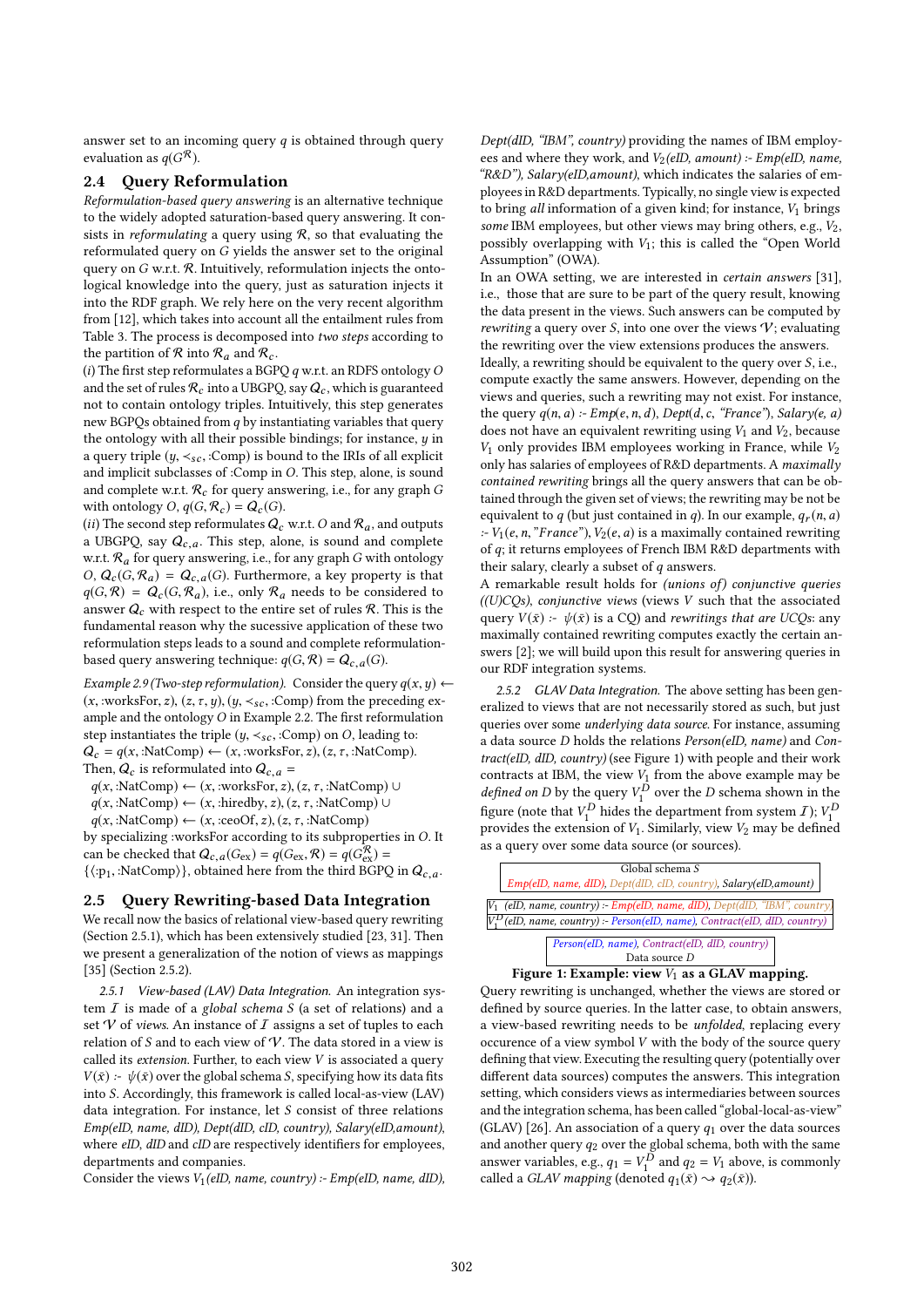Historically, two restrictions of GLAV mappings have been investigated. First, global-as-view (or GAV) mappings define global schema relations as views over the local schemas. Specifically, a GAV mapping  $q_1(\bar{x}) \rightarrow q_2(\bar{x})$ ,  $q_2$  defines a single element of the global schema (hence  $body(q_2)$  is restricted to a single atom if  $q_2$  is a CQ, or a single triple pattern if  $q_2$  is a BGPQ) and its variables are exactly  $\bar{x}$ . Second, local-as-view (LAV) mappings express elements of the local schema as views over the global schema, similarly to the views described in Section 2.5.1.

Importantly, unlike GAV mappings, GLAV ones do not require all variables of  $q_2$  to be answer variables (e.g.,  $dID$  in  $V_1$  in Figure 1); this makes integration more powerful. For example, suppose that  $\langle 1, \text{``John Doe''}, \text{``France''} \rangle$  is an answer to  $V_1^D$  above.<br>Then  $V_2$  exposes this tuple in the global schema as:  $Fmb(1, \text{``John''})$ Then,  $V_1$  exposes this tuple in the global schema as:  $Emp(1, "John")$  $Doc", x), Dept(x, "IBM", 'France"), stating that John Doe works for$ a department  $x$  located in France. Here,  $x$  is an existential variable (called "labeled null" in [3]); the GLAV mapping states the existence of such a department in the global schema, even if its identifier is unknown (because it is not provided by  $V_1$ ). Therefore, John Doe is a certain answer to a query asking for all employees in IBM departments, based on the above GLAV mapping. This answer cannot be found using GAV mappings.

#### 3 PROBLEM STATEMENT

In this section, we first formalize the notion of RDF integration system (Section 3.1). Then, we state the associated query answering problem (Section 3.2), for which Section 4 provides solutions.

#### 3.1 RDF integration system (RIS)

In an RDF integration system (RIS in short), data from heterogeneous sources, each of which may have its own data model and query language, is integrated into an RDF graph, consisting of an (RDFS) ontology and of data triples derived from the sources by means of GLAV-style mappings. Mappings allow (i) specifying the data made available from the sources, and (ii) organizing it according to the RIS ontology.

#### Definition 3.1 (RIS mappings and extensions).

A RIS mapping m is of the form  $m = q_1(\bar{x}) \rightarrow q_2(\bar{x})$  where  $q_1$  and  $q_2$  are two queries with the same answer variables, and  $q_2$  is a BGPQ whose body contains only triples of the forms:

- (s,  $p$ , o) where  $p \in \mathcal{I}_{user}$ ,
- (s,  $\tau$ , C) where  $C \in \mathcal{I}_{user}$ .

The body of m is  $q_1$  and its head is  $q_2$ . The extension of m is the set of tuples  $ext(m) = \{V_m(\delta(v_1), \ldots, \delta(v_n)) \mid \langle v_1, \ldots, v_n \rangle \in$  $q_1(D)$ , where  $q_1(D)$  is the answer set of  $q_1$  on the data source D that  $m$  integrates and  $\delta$  is a function that maps source values to RDF values, i.e., IRIs, blank nodes and literals.

Intuitively, *m* specifies that the result of query  $q_1$  on *D* transformed in RDF, i.e., the extension of  $m$ , is exposed to the RIS as the result of the (BGP) query  $q_2$ .

Example 3.2 (Mappings). Consider the two mappings:  $m_1$  with head  $q_2(x) \leftarrow (x, \text{:ceoOf}, y), (y, \tau, \text{:NatComp})$  and  $m_2$  with head  $q_2(x, y) \leftarrow (x, \text{thiredBy}, y), (y, \tau, \text{:PubAdmin}).$ <br>Suppose that the hody of my raturns  $\langle n_1^D \rangle$  or its results and Suppose that the body of  $m_1$  returns  $\langle p^{D_1} \rangle$  as its results, and that the  $\frac{1}{2}$  function were the summary  $D_1$  from the deta course  $D_2$  to the  $\delta$  function maps the value  $p_1^{D_1}$  from the data source  $D_1$  to the IBI in Then the extension of m, is: ext(m,) =  $\delta V$  (m,)) the IRI :p<sub>1</sub>. Then, the extension of  $m_1$  is:  $ext(m_1) = {V_{m_1}:(p_1)}$ .<br>Further guarages that the hadres for a gatume  $\sqrt{R_2}$ ,  $\sqrt{R_2}$ , and that Further, suppose that the body of  $m_2$  returns  $\langle p_2^{D_2}, a^{D_2} \rangle$ , and that  $\delta$  maps the values  $p_2^{D_2}$ ,  $a^{D_2}$  from the data source  $D_2$  to the IRIs :p<sub>2</sub>, :a. Then, the extension of  $m_2$  is:  $ext(m_2) = \{V_{m_2}(\text{: }p_2, \text{: }a)\}.$ 

Given a set of RIS mappings  $M$ , the extent of  $M$  is the union

of the mappings' extensions, i.e.,  $\mathcal{E} = \bigcup_{m \in \mathcal{M}} ext(m)$ , and we denote by  $Val(\mathcal{E})$  the set of values occurring in  $\mathcal{E}$ . We can now denote by Val $(\mathcal{E})$  the set of values occurring in  $\mathcal{E}$ . We can now define the RIS data triples induced by some mappings and an extent thereof. These are all the data which is exposed (can be queried) through a RIS.

Definition 3.3 (RIS data triples). Given a set  $M$  of RIS mappings and an extent  $\mathcal E$  of  $\mathcal M$ , the RIS data triples induced by  $\mathcal M$  and  $\mathcal E$ form an RDF graph defined as follows:

$$
G_{\mathcal{E}}^{\mathcal{M}} = \bigcup_{m=q_1(\bar{x}) \sim q_2(\bar{x}) \in \mathcal{M}} \{ \text{bgp2rdf}(\text{body}(q_2)_{[\bar{x} \leftarrow \bar{t}]})) \mid V_m(\bar{t}) \in \mathcal{E} \}
$$

where

- body( $q_2$ )[ $\bar{x}$ ← $\bar{t}$ ] is the BGP body( $q_2$ ) in which the answer vari-<br>ables  $\bar{x}$  are bound to the values in the tuple  $V(\bar{t})$  part of ables  $\bar{x}$  are bound to the values in the tuple  $V_m(\bar{t})$ , part of  $\mathcal{E}$
- bgp2rdf $(\cdot)$  is a function that transforms a BGP into an RDF graph, by replacing each variable with a fresh blank node.

Observe that, because we use GLAV mappings, RIS data triples may include fresh blank nodes, as exemplified below; these correspond to the existential variables allowed in GLAV mappings, as discussed at the end of Section 2.5.2.

Example 3.4. Reusing the mappings from Example 3.2, let  $M =$  ${m_1, m_2}$  and its extent  $\mathcal{E} = {V_{m_1}(\cdot p_1), V_{m_2}(\cdot p_2, \cdot a)}$ . The RIS data triples they lead to are:

$$
G_E^{\mathcal{M}} = \{(\text{p}_1, \text{ceoOf}, \_, \text{ib}_c), (\_, \text{ib}_c, \tau, \text{:\text{NatComp})}, (\text{p}_c, \text{bi}_c, \text{b}_c, \text{b}_c, \text{bi}_c, \text{b}_c, \text{bi}_c, \text{bi}_c, \text{bi}_c, \text{bi}_c, \text{bi}_c, \text{bi}_c, \text{bi}_c, \text{bi}_c, \text{bi}_c, \text{bi}_c, \text{bi}_c, \text{bi}_c, \text{bi}_c, \text{bi}_c, \text{bi}_c, \text{bi}_c, \text{bi}_c, \text{bi}_c, \text{bi}_c, \text{bi}_c, \text{bi}_c, \text{bi}_c, \text{bi}_c, \text{bi}_c, \text{bi}_c, \text{bi}_c, \text{bi}_c, \text{bi}_c, \text{bi}_c, \text{bi}_c, \text{bi}_c, \text{bi}_c, \text{bi}_c, \text{bi}_c, \text{bi}_c, \text{bi}_c, \text{bi}_c, \text{bi}_c, \text{bi}_c, \text{bi}_c, \text{bi}_c, \text{bi}_c, \text{bi}_c, \text{bi}_c, \text{bi}_c, \text{bi}_c, \text{bi}_c, \text{bi}_c, \text{bi}_c, \text{bi}_c, \text{bi}_c, \text{bi}_c, \text{bi}_c, \text{bi}_c, \text{bi}_c, \text{bi}_c, \text{bi}_c, \text{bi}_c, \text{bi}_c, \text{bi}_c, \text{bi}_c, \text{bi}_c, \text{bi}_c, \text{bi}_c, \text{bi}_c, \text{bi}_c, \text{bi}_c, \text{bi}_c, \text{bi}_c, \text{bi}_c, \text{bi}_c, \text{bi}_c, \text{bi}_c, \text{bi}_c, \text{bi}_c, \text{bi}_c, \text{bi}_c, \text{bi}_c, \text{bi}_c, \text{bi}_c, \text{bi}_c, \text{bi}_c, \text{bi}_c, \text{bi}_c, \text{bi}_c, \text{bi}_c, \text{bi}_c, \text{bi}_c, \text{bi}_c, \text{bi}_c, \text{bi}_c, \text{bi}_c, \text{bi}_c, \text{bi}_c, \text
$$

 $(:\pmb{p}_2, : \text{hiredBy}, :a), (\text{:}a, \tau, : \text{PubAdmin})\}$ 

In particular, the first and second triples contain the blank node  $\therefore$   $\vec{b}_c$ , introduced by bgp2rdf instead of the variable y in the head (query  $q_2$ ) of  $m_1$ . Importantly, only non-answer variables in a mapping head lead to blank nodes introduced this way: by Def. 3.3, answer variables (here x for  $m_1$  and x, y for  $m_2$ ) are replaced with values from  $V_m(\bar{t})$ , thus from Val $(\mathcal{E})$ .

Finally, we **define a RIS** as a tuple  $S = \langle O, \mathcal{R}, \mathcal{M}, \mathcal{E} \rangle$  stating that S allows to access (query), with the reasoning power given by the set  $R$  of RDFS entailment rules, the RDF graph comprising the ontology O and the data triples induced by the set of mappings  $M$  and their extent  $\mathcal{E}$ .

#### 3.2 Query answering problem

The problem we consider is answering BGPQs in a RIS. We define certain answers in a RIS setting as follows:

Definition 3.5 (Certain answer set). The certain answer set of a BGPQ q on a RIS  $S = \langle O, R, M, E \rangle$  is:

 $cert(q, S) = \{ \varphi(\bar{x}) \mid \varphi \text{ homomorphism from } body(q) \text{ to } (O \cup G_{\mathcal{E}}^{\mathcal{M}})^{\mathcal{R}} \}$ where  $\varphi(\bar{x})$  comprises only values from Val $(\mathcal{E})$ .

The certain answer set cert(q, S) is thus the subset of  $q(O \cup G^{\mathcal{M}}_{\mathcal{E}}, \mathcal{R})$ restricted to tuples fully built from source values, i.e., we exclude tuples with blank nodes introduced by the mappings (see Def. 3.3). Note, however, that blank nodes can be exploited to answer queries, as shown below.

Example 3.6 (Certain answers). Consider the RIS S made of the ontology O of  $G_{ex}$  in Example 2.2, the set  $R$  of entailment rules shown in Table 3, and the set of mappings M together with the extent  $E$  from Example 3.4.

Let  $q(x, y) \leftarrow (x, \text{·worksFor}, y), (y, \tau, \text{·Comp})$  be the query asking "who works for which company", while the query  $q(x)$ ,  $y(x)$ ,  $y(x)$ ,  $y(x)$ ,  $y(x)$ ,  $y(x)$ ,  $y(x)$ ,  $y(x)$ ,  $y(x)$ ,  $y(x)$ ,  $y(x)$ ,  $y(x)$ ,  $y(x)$ ,  $y(x)$ ,  $y(x)$ ,  $y(x)$ ,  $y(x)$ ,  $y(x)$ ,  $y(x)$ ,  $y(x)$ ,  $y(x)$ ,  $y(x)$ ,  $y(x)$ ,  $y(x)$ ,  $y(x)$ ,  $y(x)$ ,  $y(x)$ ,  $y(x)$ ,  $y(x)$ ,  $y(x)$ ,  $y(x)$ ,  $y(x)$  $\mathbf{y}'(x) \leftarrow (x, \text{worksFor}, y), (y, \tau, \text{:Comp})$  asks "who works for <u>some</u><br>company". The only difference between them is that u is an answer variable in q and not in q'. The certain answer set of q is  $\emptyset$ ,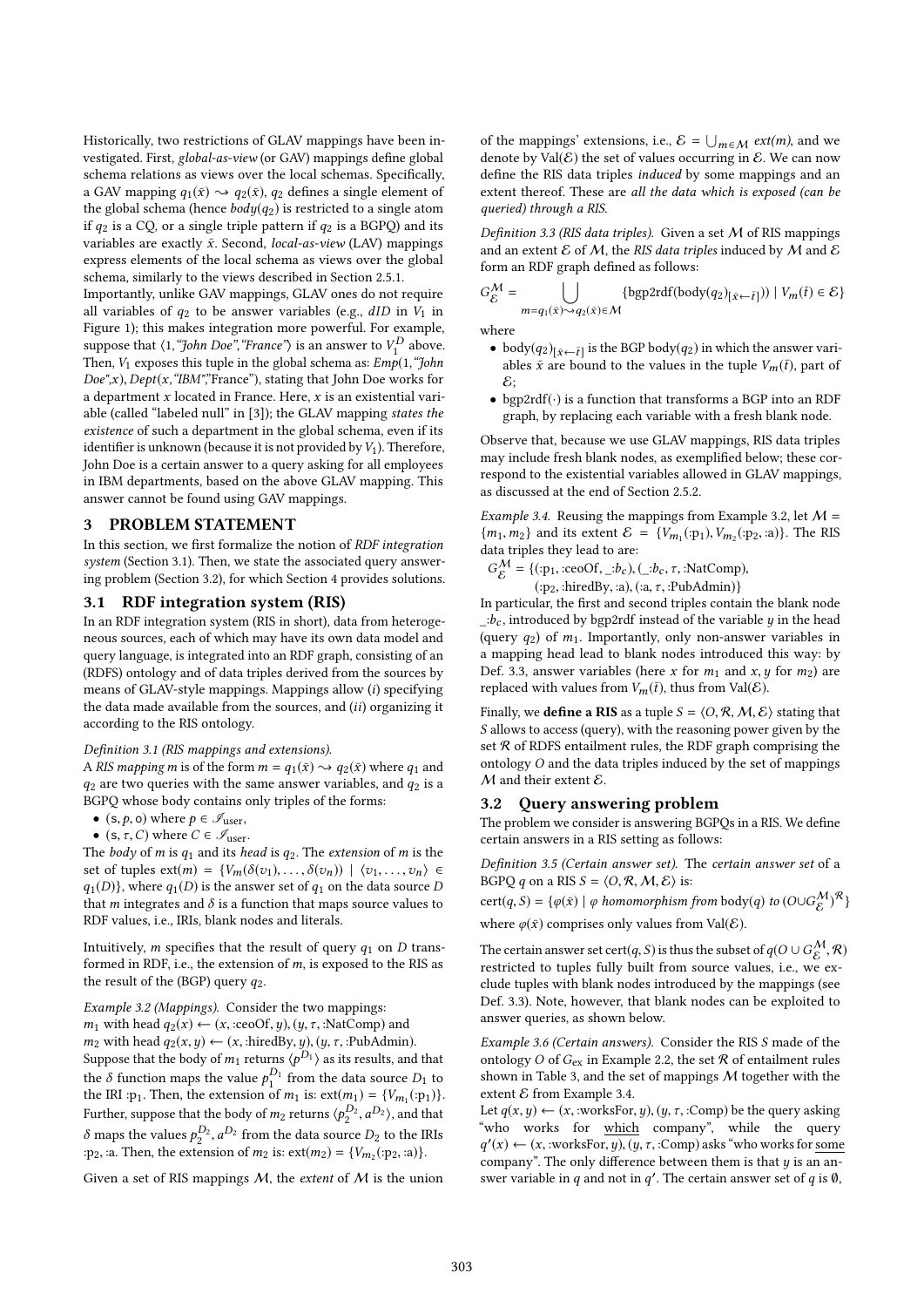

Figure 2: Outline of query answering strategies.

while the certain answer set of q' is  $\{\langle \text{p}_1 \rangle\}$ . This answer results from the PIS data triples  $\langle \text{p}_1 \rangle$  works for  $\langle \text{p}_1 \rangle$  ( $\langle \text{p}_2 \rangle$   $\langle \text{p}_2 \rangle$   $\langle \text{p}_3 \rangle$ ) from the RIS data triples (:p<sub>1</sub>, :worksFor, \_:b<sub>c</sub>), (\_:b<sub>c</sub>,  $\tau$ , :Comp), which are entailed from:

- the  $G_C^{\mathcal{M}}$  triples (:p<sub>1</sub>, :ceoOf, \_:b<sub>c</sub>), (\_:b<sub>c</sub>,  $\tau$ , :NatComp), with the blank node, in discussed in Example 3.4, and: the blank node \_:b<sub>c</sub> discussed in Example 3.4, and:<br>
• either the *O* triples (:ceoOf,  $\lt s_p$ , :worksFor),
- either the O triples (:ceoOf,  $\lt_{sp}$ , :worksFor),  $\left(\text{ceoOf} \leftrightarrow \text{Comn}\right)$  together with the  $\Re$  rules rdfs?  $(\text{ceoOf}, \rightarrow_r, \text{ccomp})$  together with the R rules rdfs3, rdfs7, or the O triples (:ceoOf,  $\prec_{sp}$ , :worksFor), (:NatComp,  $\prec_{sc}$ , :Comp) together with the  $\mathcal{R}$  rules rdfs3, rdfs9.

The query  $q$  has no answer because it requires a value not available from the source: the company for which : $p_1$  works; the RIS only knows the existence of such value through the blank node  $\frac{1}{c}$  begotten by bgp2rdf in its data triples. In contrast, q' al-<br>lows finding out that pulses for (as CEO of) some (national) lows finding out that :p1 works for (as CEO of) some (national) company, even though the mapping  $m_1$  (the only one involving companies) does not expose the company IRI through the RIS.

The problem we study in the next section is:

PROBLEM 1. Given a RIS S, compute the certain answer set of a  $BGPQ q$  on S, i.e., cert $(q, S)$ .

#### 4 QUERY ANSWERING IN A RIS

Since we adopt a mediator-style approach, the RIS data triples  $G_{\text{E}}^{\mathcal{M}}$  are not materialised, hence the saturation of  $O\cup G_{\text{E}}^{\mathcal{M}}$  cannot be computed to answer queries as defined above. Instead, queries are rewritten in terms of the remote heterogeneous sources, based on the RIS ontology O, reasoning power  $R$  and mappings  $M$ . We present three query answering strategies, which differ in how the ontological reasoning is incorporated: we may have all, some or no reasoning performed at query time, as outlined in Figure 2.

All reasoning at query time The first strategy will be detailed in Section 4.1. First, it reduces the RIS query answering problem to standard query evaluation in an RDF data management system, by reformulating (step  $(1)$  in Figure 2) the query q based on the RIS ontology O and entailment rules  $\mathcal{R} = \mathcal{R}_c \cup \mathcal{R}_a$ . The obtained reformulated query  $Q_{c,a}$  thus yields the expected certain answers when evaluated on the RIS data triples (recall Section 2.4), provided that answers with blank nodes introduced by the bgp2rdf function are discarded (recall Section 3.2). Since

these data triples are not materialized, the RDF query evaluation problem is in turn reduced to relational view-based query answering, by rewriting  $Q_{c,a}$  using the RIS GLAV mappings M seen as LAV views (step (2)). This produces a relational rewriting  $q_r$ over the mappings extension (step (3)), whose evaluation with a mediator query engine provides the desired certain answers (steps (4) and (5)).

Some reasoning at query time The second strategy (detailed in Section 4.2) is a main contribution of this paper. First, it reduces the RIS query answering problem to saturation-based query answering by reformulating (step  $(1')$ ) the query q based on O and  $\mathcal{R}_c$  only (not  $\mathcal{R} = \mathcal{R}_c \cup \mathcal{R}_a$  as above). The obtained reformulation  $Q_c$  thus yields the expected certain answer set when evaluated on the RIS data triples saturated with  $\mathcal{R}_a$  (recall Section 2.4), again provided that the answers with blank nodes introduced by the bgp2rdf function are discarded (as above). Since these triples are not materialized in a RIS, hence cannot be saturated with  $\mathcal{R}_a$ , the saturation-based query answering problem is in turn reduced to relational view-based query answering, by rewriting  $Q_c$  using the RIS GLAV mappings *saturated* O and  $\mathcal{R}_a$ , seen as LAV views.<br>These saturated mappings, denoted  $\mathcal{M}^{a,O}$ , are obtained (step (A)) from the original ones by adding to their head queries  $(q_2)$ all the implicit data triples they model w.r.t. O and  $\mathcal{R}_a$ . Then, the partially reformulated query  $Q_c$  is rewritten using  $\mathcal{M}^{a,O}$ (step (2')) and the resulting query (step (3)) is evaluated as in the first strategy (steps (4) and (5)). Importantly, mappings are saturated offline, and need to be updated only when some mapping changes. This limits both the reasoning effort at query time and the complexity of the reformulated query to rewrite, hence the rewriting time needed to obtain a rewriting  $q_r$  over the data sources, as our experiments show (Section 5).

No reasoning at query time Finally, the third strategy (detailed in Section 4.3) reduces the RIS query answering problem directly to view-based query answering. Here, the mappings are saturated offline as above (step (A)), in order to model all explicit and implicit RIS data triples. Also, these mappings are complemented with a set of mappings, noted  $M_{\Omega_{\kappa}}$  (step (B)), comprising all the with a set of mappings, noted  $M_0$  $R_c$  (step (B)), comprising all the explicit and implicit RIS schema triples w.r.t. O and  $R$ ; since only  $R$ , rules entail new schema triples (Table 3),  $\alpha^R$  is actually equal  $\mathcal{R}_{c}$  rules entail new schema triples (Table 3),  $O^{\mathcal{R}}$  is actually equal to  $O^{\mathcal{R}_{c}}$ . This second set of mannings is also computed offline to  $O^{\mathcal{R}_c}$ . This second set of mappings is also computed offline,<br>and only needs to be undated when the ontology changes. A and only needs to be updated when the ontology changes. A query  $q$  just needs to be rewritten based on the above mappings  $\widetilde{\mathcal{M}}^{a,O} \cup \mathcal{M}_{O\mathcal{R}_c}$  seen as LAV views (step (2")), in order to obtain, as above, a rewriting  $q_{\text{REW}}$  over the data sources (step(3'), followed by the evaluation steps (4') and (5)).

Before going into the technical details of the above strategies, we introduce a set of simple functions. The bgp2ca function transforms a BGP into a conjunction of atoms with ternary predicate T (standing for "triple") as follows:  $bgp2ca({(s_1, p_1, o_1), \ldots,$  $(s_n, p_n, o_n)$ }) =  $T(s_1, p_1, o_1) \wedge \cdots \wedge T(s_n, p_n, o_n)$ . The bgpq2cq function transforms a BGPQ  $q(\bar{x}) \leftarrow body(q)$  into a CQ  $q(\bar{x}) \leftarrow$  $bgp2ca(body(q))$ . Finally, the function  $ubgpq2ucq$  function transforms a UBGPQ  $\bigcup_{i=1}^{n} q_i(\bar{x}_i)$  into a UCQ by applying the above<br>hangled function to each of its a. forms a UBGPQ  $\bigcup_{i=1}^n q_i(x_i)$  into bgpq2cq function to each of its  $q_i$ .

# 4.1 Rewriting Fully-Reformulated Queries using Mappings as Views: REW-CA

Based on [12], the first step of this strategy, (1) in Figure 2, reformulates a query q w.r.t. O and  $\mathcal{R} = \mathcal{R}_c \cup \mathcal{R}_a$  into a query  $Q_{c,a}$ . This allows obtaining the certain answers directly from the RIS data triples, and not from their saturation after they have been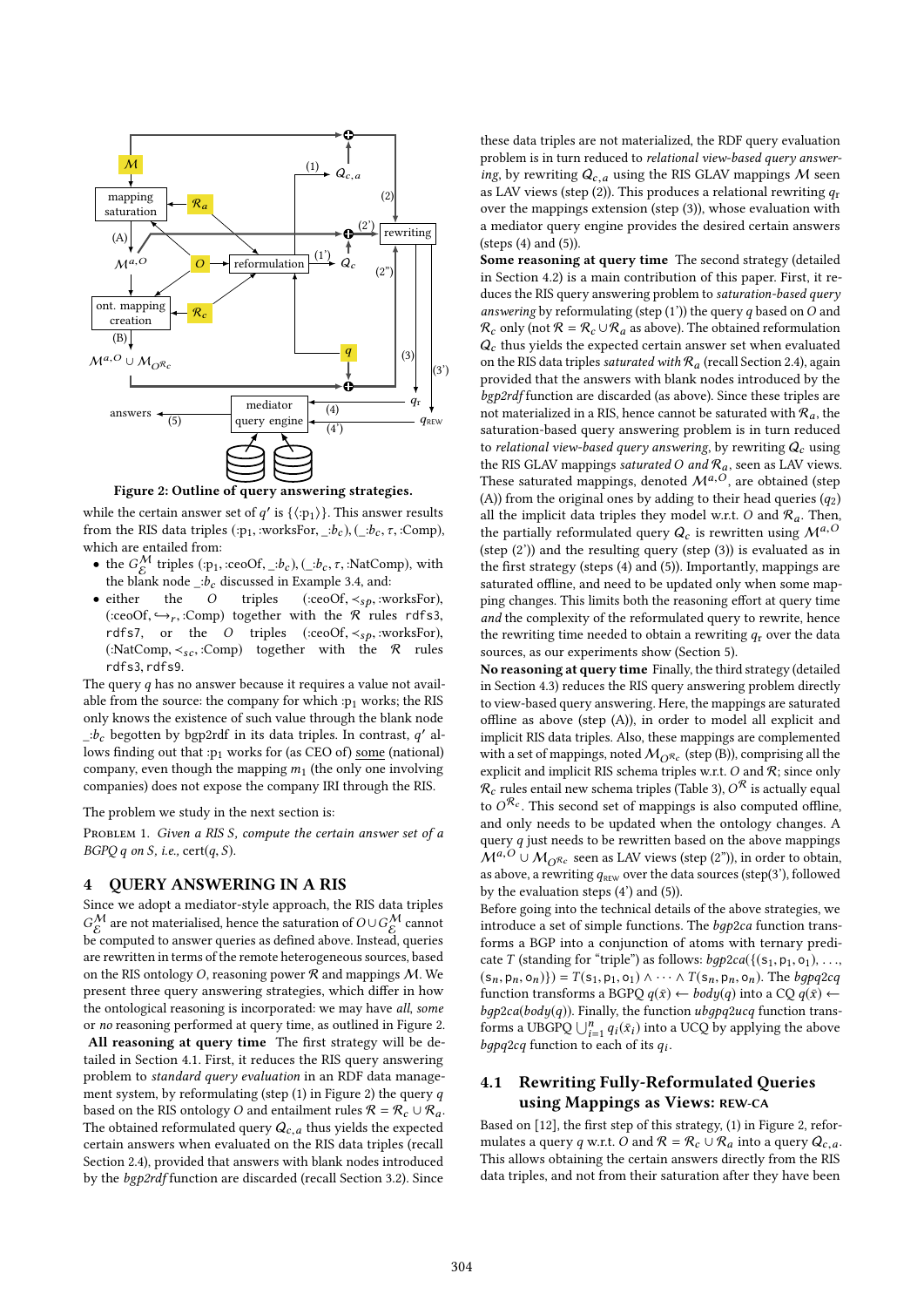augmented with O (recall Definition 3.5). Indeed, the correctness of the reformulation ensures that the certain answers of  $q$  on the RIS S correspond precisely to those of  $Q_{c,a}$  asked on S when disregarding  $O$  and  $R$ , as formally expressed in the next lemma. Of course, this still does not provide a concrete solution to obtain the desired certain answers using standard query evaluation, since the RIS data triples  $G_{\mathcal{E}}^{\mathcal{M}}$  are not materialized.<br>LEMMA 4.1 Let  $S = \langle O_{\mathcal{E}}^{\mathcal{E}} M, S \rangle$  he a PIS a he

LEMMA 4.1. Let  $S = \langle O, \overline{R}, M, E \rangle$  be a RIS, q be a BGPQ and  $O$  its UBGPO reformulation wr t  $O$   $\mathcal{R} = \mathcal{R} + \mathcal{R}$  using [12]  $Q_{c,a}$  its UBGPQ reformulation w.r.t.  $O, \mathcal{R} = \mathcal{R}_{c} \cup \mathcal{R}_{a}$  using [12]. Then:

$$
cert(q, S) = cert(Q_{c,a}, \langle \emptyset, \emptyset, \mathcal{M}, \mathcal{E} \rangle)
$$

The proof of this and our following claims can be found in [13]. Recall that the RIS data triples are defined from the mappings M by, for every mapping  $m = q_1(\bar{x}) \rightarrow q_2(\bar{x}) \in \mathcal{M}$ , (i) evaluating the mapping body  $q_1(\bar{x})$  on the data source to produce its extension  $ext(m) \in \mathcal{E}$ , and then *(ii)* instantiating the mapping head  $q_2(\bar{x})$  with its extension. At the same time, this is also how the instance of a data integration system based on LAV views and their extensions is defined in a relational setting (Section 2.5.1)! Based on this analogy, we recast the RIS query answering problem of the above Lemma, into a relational view-based query answering one. To this aim, we treat our mappings as LAV views:

Definition 4.2 (Mappings as relational LAV views). Let  $m = q_1(\bar{x}) \rightarrow$  $q_2(\bar{x})$  be a mapping. Its corresponding relational LAV view is:  $V_m(\bar{x}) \leftarrow bqp2ca(body(q_2)).$ 

Example 4.3. The relational LAV views corresponding to the mappings  $m_1, m_2$  from Example 3.2 are:

- $V_{m_1}(x) \leftarrow T(x, \text{ceoOf}, y)$ ,  $T(y, \tau, \text{thatComp})$
- $V_{m_2}(x, y) \leftarrow T(x, \text{:hiredBy}, y), T(y, \tau, \text{:} \text{PubAdmin})$

We denote the set of views derived from all the mappings  $M$  by Views( $M$ ). Crucially, the extent  $\mathcal E$  of the mapping set  $M$  is also an extent for the corresponding set of views  $V$ iews $(M)$ .

Based on the above Lemma 4.1, treating mappings and their extent as relational LAV views and their extent, and seeing (U)BGPQs as (U)CQs with the help of the functions introduced in the beginning of Section 4, we reduce the RIS query answering problem to view-based query answering:

THEOREM 4.4 (REW-CA CORRECTNESS). Let  $S = \langle O, R, M, E \rangle$  be a RIS and q be a BGPQ. Let  $Q_{c,a}$  be the reformulation of q w.r.t. O and  $R$  using [12]. Then:

$$
cert(q, S) = cert(ubgpq2ucq(Q_{c,a}), \text{Views}(\mathcal{M}), \mathcal{E})
$$

where cert(ubgpq2ucq( $Q_{c,a}$ ), Views( $M$ ),  $\mathcal{E}$ ) denotes the certain answer set of ubgpq2ucq( $Q_{c,a}$ ) over Views(M) and  $\mathcal{E}$ .

Importantly, this provides an effective solution to RIS query answering problem by using state-of-the-art view-based query rewriting techniques [31], in particular for step (2) in Figure 2.

Example 4.5 (REW-CA query answering). Consider again the RIS in Example 3.6 and the query  $q(x, y) \leftarrow (x, y, z), (z, \tau, t), (y, \prec_{sp}$ , :worksFor),  $(t, \prec_{sc}, :Comp)$ ,  $(x, :worksFor, a)$ ,  $(a, \tau, :PubAdmin)$ asking "who works for some public administration, and what working relationship he/she has with some company". Its UBGPQ reformulation, seen as a UCQ, is shown in Figure 3. Its maximallycontained rewriting based on the views obtained from the RIS mappings is:  $q_r(x, \text{ceoOf}) \leftarrow V_{m_1}(x), V_{m_2}(x, y)$ , obtained from<br>the second CO in the above union. This becomes clear when the the second CQ in the above union. This becomes clear when the views are replaced by their bodies:  $q(x, c\neq 0) \leftarrow T(x, c\neq 0)$ ,  $y_1$ ),  $T(y_1, \tau, : \text{NatComp})$ ,  $T(x, : \text{hiredBy}, y_2)$ ,  $T(y_2, \tau, : \text{PubAdmin})$ . Note

$$
Q_{c,a} = q(x, \text{ceoOf}) \leftarrow T(x, \text{ceoOf}, z), T(z, \tau, \text{·NatComp}),
$$
  
\n
$$
T(x, \text{·worksFor}, a), T(a, \tau, \text{·PubAdmin})
$$
  
\n
$$
\cup q(x, \text{ceoOf}) \leftarrow T(x, \text{ceoOf}, z), T(z, \tau, \text{·NatComp}),
$$
  
\n
$$
T(x, \text{·hiredBy}, a), T(a, \tau, \text{·PubAdmin})
$$
  
\n
$$
\cup q(x, \text{ceoOf}) \leftarrow T(x, \text{ceoOf}, z), T(z, \tau, \text{·NatComp}),
$$
  
\n
$$
T(x, \text{ceoOf}, a), T(a, \tau, \text{·PubAdmin})
$$
  
\n
$$
\cup q(x, \text{·hiredBy}) \leftarrow T(x, \text{·hiredBy}, z), T(z, \tau, \text{·NatComp}),
$$
  
\n
$$
T(x, \text{·worksFor}, a), T(a, \tau, \text{·PubAdmin})
$$
  
\n
$$
\cup q(x, \text{·hiredBy}) \leftarrow T(x, \text{·hiredBy}, z), T(z, \tau, \text{·NatComp}),
$$
  
\n
$$
T(x, \text{·kiredBy}, a), T(a, \tau, \text{·PubAdmin})
$$
  
\n
$$
\cup q(x, \text{·hiredBy}) \leftarrow T(x, \text{·hiredBy}, z), T(z, \tau, \text{·NatComp}),
$$
  
\n
$$
T(x, \text{·ceoOf}, a), T(a, \tau, \text{·PubAdmin})
$$
  
\n**Figure 3: Sample reformulation for Example 4.5.**

that the other CQs cannot be rewritten given the available views. With the current RIS, this rewriting yields an empty certain answer set to q, i.e.,  $cert(q, S) = \emptyset$ , because the extent of the mappings, hence of the views, is:  $\mathcal{E} = \{V_{m_1}(\text{p}_1), V_{m_2}(\text{p}_2, \text{a})\}\$ . How-<br>ever if we add  $V_{m_1}(\text{p}_1, \text{p}_2)$  to  $\mathcal{E}_m$  then cert(a, S) =  $\{(p_1, \text{p}_2, \text{p}_3)$ ever, if we add  $V_{m_2}(\cdot p_1, \cdot a)$  to  $\mathcal{E}$ , then  $\text{cert}(q, S) = \{\langle \cdot p_1, \cdot \text{ceoOf} \rangle\}$ .

# 4.2 Rewriting Partially-Reformulated Queries using Saturated Mappings as Views: REW-C

In constrast with the REW-CA strategy that performs all the reasoning w.r.t. O and  $\mathcal{R} = \mathcal{R}_c \cup \mathcal{R}_a$  at query time, our second strategy called REW-C splits the reasoning work between offline preprocessing and query time.

The first step of this strategy, labeled (1') in Figure 2, reformulates a query q using [12], but solely w.r.t.  $O, \mathcal{R}_c$ , producing a UBGPQ denoted  $Q_c$ . From the correctness of this reformulation step, and the fact that only  $\mathcal{R}_a$  needs to be considered to answer  $Q_c$  with respect to the entire set of rules  $R$  (recall Section 2.4), the certain answer set of  $q$  asked on the RIS  $S$  is exactly the certain answer set of  $Q_c$  asked on S when disregarding  $\mathcal{R}_c$ . Formally:

LEMMA 4.6. Let  $S = \langle O, R, M, E \rangle$  be a RIS, q be a BGPQ and  $Q_c$ its reformulation w.r.t.  $O, \mathcal{R}_c$  [12]. Then:

$$
cert(q, S) = cert(Q_c, \langle O, R_a, M, E \rangle)
$$

In other words, the desired answer set could be obtained by evaluating  $Q_c$  on the RIS data triples  $G_C^M$  saturated by  $\mathcal{R}_a$ . Again, since<br>the RIS data triples are not materialized, this does not provide a the RIS data triples are not materialized, this does not provide a concrete solution. To account for the impact of the ontology O and the entailment rules  $R$  on these "virtual" data triples, we rely on BGPQ saturation [25]: given a BGPQ  $q$ ,  $O$  and  $R$ , the saturation the ontology O and the rules R. BGPQ saturation is exemplified<br>helow:  $q^{\mathcal{R},O}$  is q augmented with all the triples q implicitly asks for, given below:

Example 4.7 (BGPQ saturation). Consider the ontology O of  $G_{ex}$ and the query  $q(x) \leftarrow (x, \text{:hiredBy}, y), (y, \tau, \text{:NatComp})$  asking who has been hired by a national company. Its saturation w.r.t.  $\mathcal{R}_a$ , O is:  $q^{\mathcal{R}_a, O}(x)$  $\leftarrow \quad \text{body}(q), (x, : \text{worksFor}, y), (x, \tau, : \text{Person}),$  $(y, \tau, :Comp), (y, \tau, :Org).$ 

We use BGPQ saturation to saturate the RIS mapping heads w.r.t.  $\mathcal{R}_a$ , O, so that the *saturated* mappings together with  $\mathcal E$  model the saturated RIS data triples w.r.t.  $\mathcal{R}_a$ , O. To compute  $q^{\mathcal{R}_a, O}$  we<br>(1) saturate body(a)  $\Box$  O using  $\mathcal{R}_a$  then (2) add to the body of a (1) saturate body(q) ∪ O using  $\mathcal{R}_a$ , then (2) add to the body of q all triples thus inferred.

Definition 4.8 (Mappings saturation). The saturation of a set  $M$ of RIS mappings w.r.t. entailment rules  $\mathcal{R}_a$  and ontology O is:

$$
\mathcal{M}^{a,O} = \bigcup_{m \in \mathcal{M}} \{q_1(\bar{x}) \leadsto q_2^{\mathcal{R}_a,O}(\bar{x}) \mid m = q_1(\bar{x}) \leadsto q_2(\bar{x})\}
$$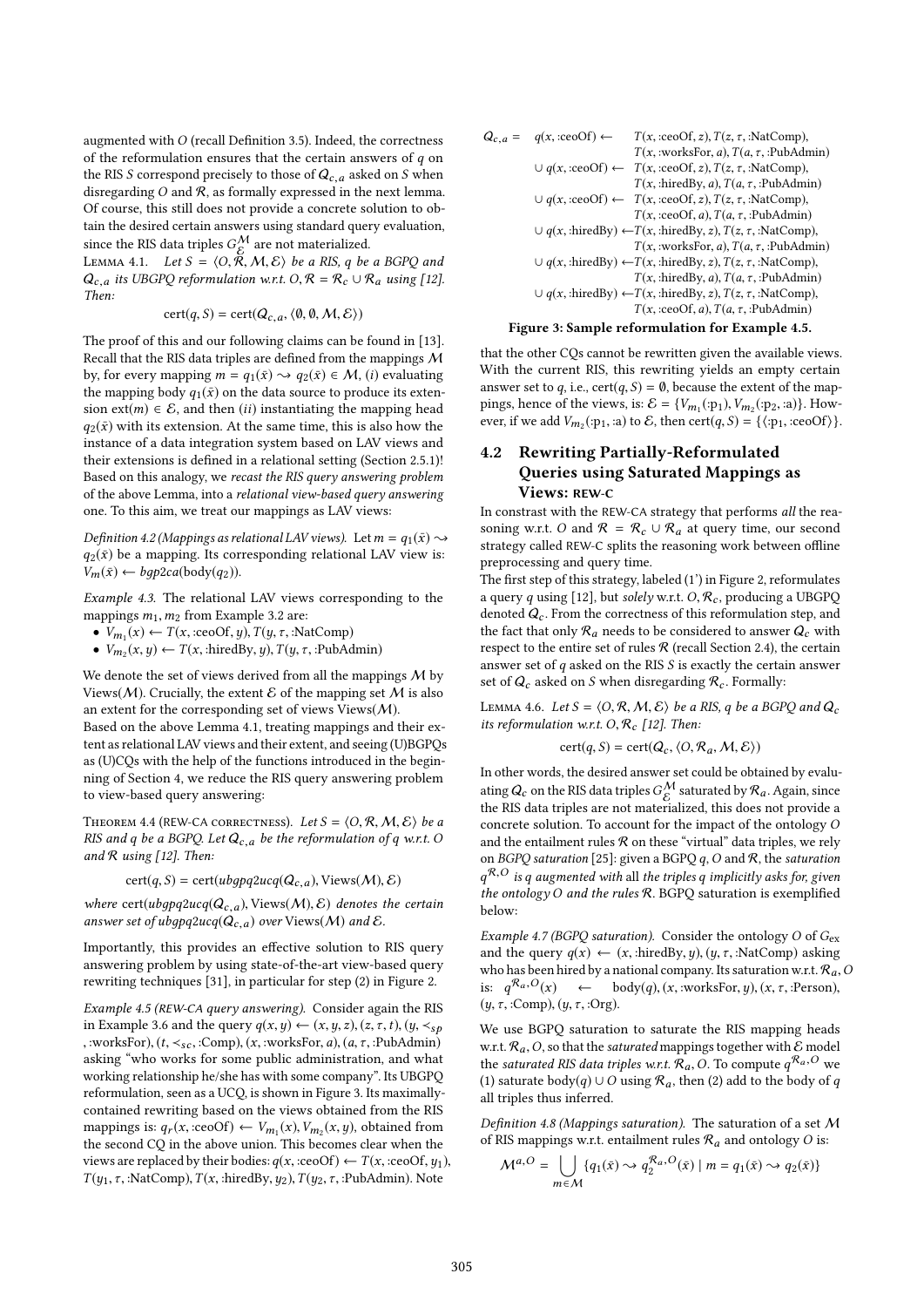We saturate mappings offline, and just need to update them when O or the mapping heads change.

Example 4.9 (Saturated mappings). Consider the RIS of Example 3.6, the mapping heads in  $\mathcal{M}^{a,O}$  are (added implicit triples <sub>-</sub><br>are in <mark>blue</mark>):

$$
m_1: \quad q_2^{\mathcal{R}_a,O}(x) \leftarrow (x, \text{ceoOf}, y), (y, \tau, \text{:NatComp})
$$
  
\n
$$
(x, \text{:worksFor}, y), (y, \tau, \text{:Comp})
$$
  
\n
$$
(x, \tau \text{:Person}), (y, \tau, \text{:Org})
$$
  
\n
$$
m_2: \quad q_2^{\mathcal{R}_a,O}(x, y) \leftarrow (x, \text{:hiredBy}, y), (y, \tau, \text{:PubAdmin})
$$
  
\n
$$
(x, \text{:worksFor}, y), (y, \tau, \text{:Org})
$$
  
\n
$$
(x, \tau, \text{:Person})
$$

From the above Lemma and the use of saturated RIS mappings instead of the original ones, we show:

LEMMA 4.10. Let  $S = \langle O, R, M, E \rangle$  be a RIS, q be a BGPQ and  $Q_c$ its reformulation w.r.t.  $O, \mathcal{R}_c$  [12]. Then:

$$
cert(q, S) = cert(Q_c, \langle \emptyset, \emptyset, \mathcal{M}^{a, O}, \mathcal{E} \rangle)
$$

This result allows solving the RIS query answering problem by relational view-based query rewriting (step (2') in Figure 2):

THEOREM 4.11 (REW-C CORRECTNESS). Let  $S = \langle O, R, M, E \rangle$  be a RIS, q be a BGPQ and  $Q_c$  its reformulation w.r.t. O,  $\mathcal{R}_c$ . Then:

 $cert(q, S) = cert(ubgpq2ucq(Q_c), \text{Views}(M^{a,O}), \mathcal{E})$ 

Example 4.12 (REW-CA). Consider again the RIS in Example 3.6 and the query q of Example 4.5. Its reformulation  $Q_c$  w.r.t.  $O, \mathcal{R}_c$ , seen as a UCQ, is:

 $q(x, \text{ceoOf}) \leftarrow T(x, \text{ceoOf}, z), T(z, \tau, \text{ch} \text{Comp}),$  $T(x, :worksFor, a), T(a, \tau, :PubAdmin)$  $\cup$  q(x, :hiredBy)  $\leftarrow T(x, : \text{hiredBy}, z), T(z, \tau, : \text{NatComp}),$  $T(x, :worksFor, a), T(a, \tau, :PubAdmin)$ 

This reformulation is therefore rewritten using the RIS views as:  $q_r(x, c\neq 0) \leftarrow V_{m_1}(x), V_{m_2}(x, y)$ . It is obtained from the first CO in the above the second one has no rewriting based on the CQ in the above; the second one has no rewriting based on the available RIS views. We remark that this rewriting is equivalent to the one obtained in Example 4.5, hence yields the same answers.

# 4.3 Rewriting Queries using Saturated Mappings and Ontology Mappings as Views: REW

This strategy does not reason at query time at all. Instead, it rewrites a query q based on the saturated RIS mappings  $\mathcal{M}^{a,O}$ as above, and on a specific set of ontology mappings we build to model the saturated RIS ontology as a data source:

Definition 4.13 (Ontology mappings). The set of ontology mappings for a RIS ontology O is:

$$
M_{Q^c} = \bigcup_{x \in \{ \langle s_c, \langle s_p, \hookrightarrow_d, \hookrightarrow_r \} } \{ m_x \mid m_x = q_1(s, 0) \rightsquigarrow q_2(s, 0) \}
$$

with  $q_2(s, o) \leftarrow (s, x, o)$ . The *extension* of an ontology mapping  $m_x$  is  $ext(m_x) = \{V_{m_x}(s, o) \mid (s, x, o) \in O^{\mathcal{R}_c}\}\.$  The extent of  $M_{\odot}$  is denoted  $\mathcal{E}_{\odot}$  $M_{\Omega^c}$  is denoted  $\mathcal{E}_{\Omega^c}$ .

We compute ontology mappings offline, and only need to update them when the ontology changes. The ontology mapping extensions  $\mathcal{E}_{O^c}$  store all the explicit and implicit RIS ontology triples (recall from Section 2.2 that only  $\mathcal{R}_c$  lead to such triples). Importantly, this leads to the observation that a query triple that refers to the ontology (schema) can be evaluated on the ontology mapping extensions alone. Formally:

| $q(x, :ceoOf) \leftarrow$        | $V_{m_1}(x)$ , $V_{m_{\leq sp}}$ (:ceoOf, :worksFor),                                                                                           |
|----------------------------------|-------------------------------------------------------------------------------------------------------------------------------------------------|
|                                  | $V_{m_{\leq s}}$ (:NatComp, :Comp), $V_{m_2}(x, a)$                                                                                             |
| $\cup$ q(x, :ceoOf) $\leftarrow$ | $V_{m_1}(x)$ , $V_{m_{\leq sp}}$ (:ceoOf, :worksFor),                                                                                           |
|                                  | $V_{m_{\leq s}c}$ (:Comp, :Comp), $V_{m_2}(x, a)$                                                                                               |
| $\cup$ q(x, :ceoOf) $\leftarrow$ | $V_{m_1}(x)$ , $V_{m_{\leq sp}}$ (:ceoOf, :worksFor),                                                                                           |
|                                  | $V_{m_{\leq s}}$ (:Org, :Comp), $V_{m_2}(x, a)$                                                                                                 |
|                                  | $\cup$ q(x, :worksFor) $\leftarrow V_{m_1}(x)$ , $V_{m_{\leq sp}}$ (:worksFor, :worksFor),                                                      |
|                                  | $V_{m_{\leq s}c}$ (:NatComp, :Comp), $V_{m_2}(x, a)$                                                                                            |
|                                  | $\cup$ q(x, :worksFor) $\leftarrow V_{m_1}(x)$ , $V_{m_{\leq sp}}$ (:worksFor, :worksFor),                                                      |
|                                  | $V_{m_{\leq s}}$ (:Comp, :Comp), $V_{m_2}(x, a)$                                                                                                |
|                                  | $\cup$ q(x, :worksFor) $\leftarrow V_{m_1}(x)$ , $V_{m_{\leq sp}}$ (:worksFor, :worksFor),                                                      |
|                                  | $V_{m_{\leq s}}$ (:Org, :Comp), $V_{m_2}(x, a)$                                                                                                 |
|                                  | $\cup$ q(x, :hiredBy) $\leftarrow$ $V_{m_2}(x, z), V_{m_{\leq s p}}$ (:hiredBy, :worksFor),                                                     |
|                                  | $V_{m_{\leq s}}$ (:PubAdmin, :Comp), $V_{m_2}(x, a)$                                                                                            |
|                                  | $\cup$ q(x, :hiredBy) $\leftarrow$ $V_{m_2}(x, z), V_{m_{\leq s p}}$ (:hiredBy, :worksFor),                                                     |
|                                  | $V_{m_{\leq s}}$ (:Org, :Comp), $V_{m_2}(x, a)$                                                                                                 |
|                                  | $\cup$ q(x, :worksFor) $\leftarrow V_{m_2}(x, z)$ , $V_{m_{\leq s p}}$ (:worksFor, :worksFor),                                                  |
|                                  | $V_{m_{\leq s}c}$ (:PubAdmin, :Comp), $V_{m_2}(x, a)$                                                                                           |
|                                  | $\cup$ q(x, :worksFor) $\leftarrow V_{m_2}(x, z)$ , $V_{m_{\leq sp}}$ (:worksFor, :worksFor),                                                   |
|                                  | $V_{m_{\leq s}}$ (:Org, :Comp), $V_{m_2}(x, a)$                                                                                                 |
|                                  | $\cup \bigcup_{r \in \{\langle s_c, \langle s_p, \hookrightarrow_q, \hookrightarrow_r \rangle\}} q(x,r) \leftarrow V_{m_r}(x,z), V_{m_2}(v,z),$ |
|                                  | $V_{m_{\leq sp}}(r,$ :worksFor),                                                                                                                |
|                                  | $V_{m_{\leq s}}$ (:PubAdmin, :Comp),                                                                                                            |
|                                  | $V_{m_2}(x, a)$                                                                                                                                 |
|                                  | $\cup$ q(x, r) $\leftarrow V_{m_r}(x, z), V_{m_2(v, z)},$                                                                                       |
|                                  | $V_{m_{\leq sp}}(r,$ :worksFor),                                                                                                                |
|                                  | $V_{m_{\leq s}c}$ (:Org, :Comp),                                                                                                                |
|                                  | $V_{m_2}(x,a)$                                                                                                                                  |
|                                  |                                                                                                                                                 |

#### Figure 4: Sample rewriting for Example 4.17.

LEMMA 4.14. Let  $S = \langle O, R, M, E \rangle$  be a RIS and q be a BGPQ. Then:

 $cert(q, S) = cert(q, \langle O, R_a, M_{O^c} \cup M, \mathcal{E}_{O^c} \cup \mathcal{E} \rangle)$ 

This lemma effectively "pushes"  $\mathcal{R}_c$  reasoning in the set of mappings (to which we add  $M_{Q}$ c) and the extent (to which we add  $\mathcal{E}_{Q^c}$ ). Next, we rely (as we did for REW-CA) on mappings saturation with  $O, R_a$  to also push  $R_a$  reasoning in the mappings, leading to:

LEMMA 4.15. Let  $S = \langle O, R, M, E \rangle$  be a RIS and q be a BGPQ. Then:

$$
cert(q, S) = cert(q, \langle \emptyset, \emptyset, \mathcal{M}_{O^c} \cup \mathcal{M}^{a, O}, \mathcal{E}_{O^c} \cup \mathcal{E} \rangle)
$$

This allows to reduce RIS query answering to relational viewbased query rewriting (step (2") in Figure 2):

THEOREM 4.16 (REW CORRECTNESS). Let  $S = \langle O, R, M, E \rangle$  be a RIS and q be a BGPQ. Then:

 $cert(q, S) = cert(bgpq2cq(q), Views(M_Oc \cup M^{a,O}), \mathcal{E}_{Oc} \cup \mathcal{E})$ 

Example 4.17 (REW). Consider again the RIS in Example 3.6 and the query  $q$  of Example 4.5 seen as a CQ:

 $q(x, y) \leftarrow T(x, y, z), T(z, \tau, t), T(y, \prec_{sp}, : \text{worksFor}),$  $T(t, \langle s_c, :Comp), T(x, :worksFor, a),$ 

 $T(a, \tau, :$ PubAdmin)

Its maximally-contained rewriting  $q_{\text{new}}$  based on the views obtained from the RIS saturated mappings and ontology mappings appears in Figure 4. This rewriting is much larger than the ones of the two preceding techniques: this is due to the ontology mappings. If we assume that  $\mathcal E$  also contains  $V_{m_2}(\cdot p_1, \cdot a)$ , as we did in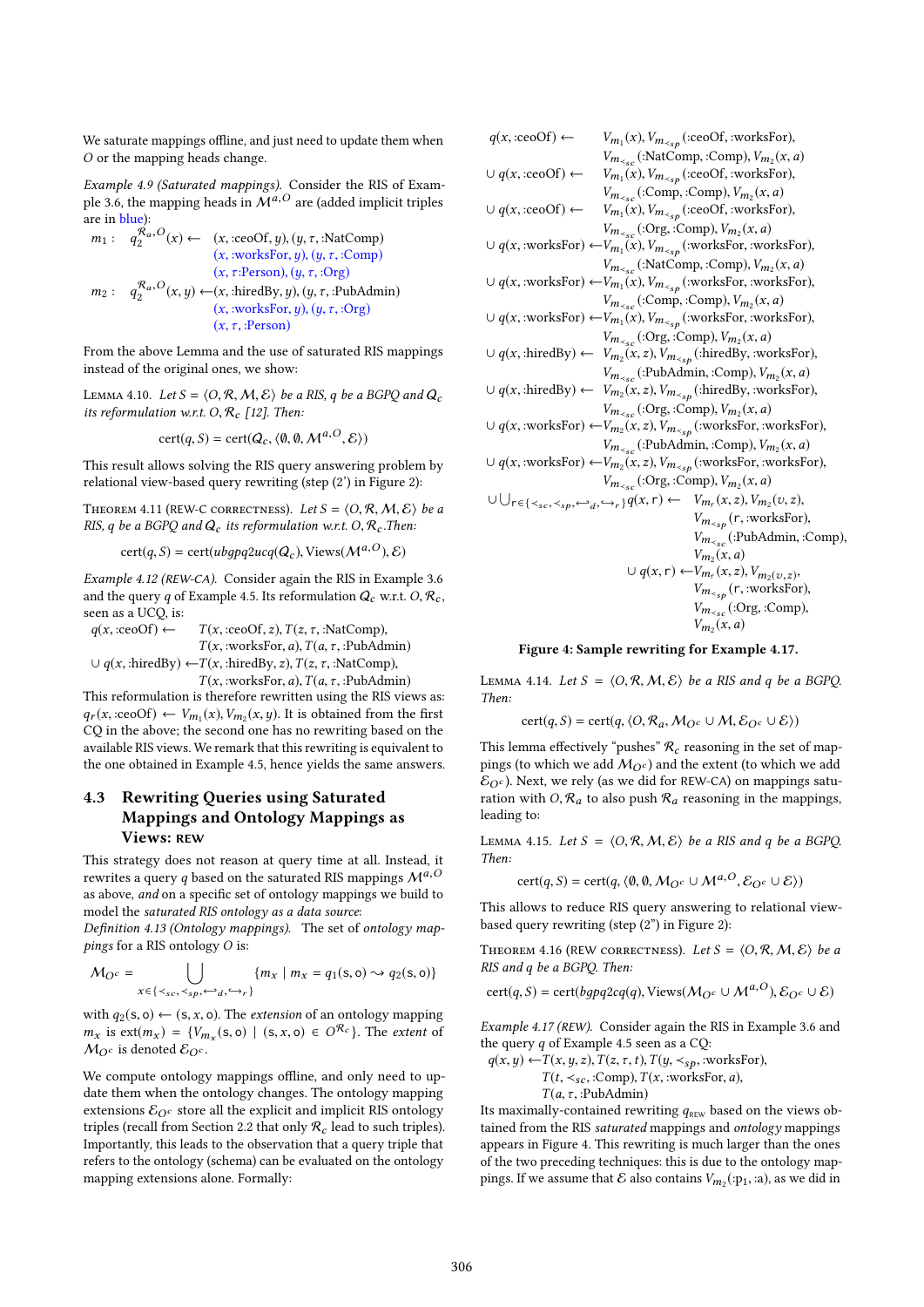Example 4.5, we obtain again cert $(q, S) = \{ \langle :p_1, :ceoOf \rangle \}$ , which results from the evaluation of the first CQ in the UCQ rewriting; the other CQs yield empty results because some required  $\prec_{sc}$ or  $\prec_{s\rho}$  contraints are not found in the views built from the RIS ontology mappings.

How do our strategies compare? Since they are all correct, they lead to the same RIS certain answer set, however they do not necessarily compute the same view-based rewritings. Indeed, REW considers the additional set  $M_{O<sup>c</sup>}$  of ontology mappings. Hence, for queries over the ontology, i.e., featuring in a property position  $\lt s_{sc}$ ,  $\lt s_p$ ,  $\leftrightarrow_d$ ,  $\leftrightarrow_r$ , or a variable, a REW rewriting is<br>larger than a PEW.CA or PEW.C rewriting and to be answered larger than a REW-CA or REW-C rewriting and, to be answered, requires the additional ontology source. In contrast, REW-CA and REW-C yield logically equivalent rewritings; we minimize them both to avoid possible redundancies, thus they become identical (up to variable renaming). Hence, REW-CA and REW-C do not differ in how these rewritings are evaluated. Instead, they differ in how the rewritings are computed, or, equivalently, on the distribution of the reasoning effort on the data and mappings, across various query answering stages. As our experiments show, given the computational complexity of view-based query rewriting [42], this difference has a significant impact on their performance.

#### 5 EXPERIMENTAL EVALUATION

We now describe our experiments with RIS query answering. In addition to our strategies based on query rewriting, we include in our comparison a simple alternative strategy, based on materialization and denoted MAT. Offline (before answering queries), this strategy materializes the RIS data triples and saturates them with the rule set  ${\mathcal R}.$  The materialization is stored and saturated in an RDF data management system (RDFDB, in short). Then, MAT query answering amounts to query evaluation on the saturated materialization. Therefore, MAT query answering can be seen as a lower bound for query answering through other strategies.

#### 5.1 Experimental settings

Software Our platform is developed in Java 1.8, as follows.

Our RDFDB is OntoSQL<sup>2</sup> , a Java platform providing efficient RDF storage, saturation, and query evaluation on top of an RDBMS [14, 29], relying on Postgres v9.6. To save space, OntoSQL encodes IRIs and literals into integers, and a dictionary table which allows going from one to the other. It stores all resources of a certain type in a one-attribute table, and all (subject, object) pairs for each property (including RDFS schema properties) in a table; the tables are indexed. OntoSQL is used in the MAT strategy, and it also provides the RDF query reformulation algorithm [12].

We rely on the Graal engine [9] for view-based query rewriting. Graal is a Java toolkit dedicated to query answering algorithms in knowledge bases with existential rules (a.k.a. tuplegenerating dependencies). Since the relational view  $V_m(\bar{x}) \leftarrow$  $bqp2ca(body(q_2))$  corresponding to a GLAV mapping m (recall Def. 4.2) can be seen as a specific existential rule of the form  $V_m(\bar{x}) \rightarrow bqp2ca(\text{body}(q_2))$ , the query reformulation algorithm of Graal can be used to rewrite the UCQ translation of a BGPQ with respect to a set of RIS mappings. To execute queries against heterogeneous data sources, we use Tatooine [4, 10], a Javabased mediator (or polystore) system, capable both of pushing queries in underlying data sources and (unlike other polystores, e.g., [24]) of evaluating joins within the mediator engine. Query rewritings produced by Graal are unfolded into queries on the

data sources (using the  $q_1$  parts of the mappings, see Section 2.5.2) and passed to Tatooine. We implemented the RIS query answering methods described here in Java 1.8 on top of these tools. Hardware We used servers with 2,7 GHz Intel Core i7 processors and 160 GB of RAM, running CentOs Linux 7.5.

# 5.2 Experimental scenarios

RDF Integration Systems (RIS) used Our first interest was to study scalability of RIS query answering, in particular in the relational setting studied in many prior works. To achieve this, we used the BSBM benchmark relational data generator<sup>3</sup> to build databases consisting of 10 relations named producer, product, offer, review etc. Using two different benchmark scale factors, we obtained a data source  $DS_1$  of 154.054 tuples across the relations, respectively,  $DS_2$  of 7.843.660 tuples; both are stored in Postgres. We used two RDFS ontologies  $O_1$  respectively  $O_2$ , containing, first, subclass hierarchies of 151 (resp. 2011) product types, which come with  $DS_1$ , respectively,  $DS_2$ . To  $O_1$  and  $O_2$ , we add a natural RDFS ontology for BSBM composed of 26 classes and 36 properties, used in 40 subclass, 32 subproperty, 42 domain and 16 range statements.

**Relational-sources RIS** We devised two sets  $M_1, M_2$  of 307, respectively, 3863 mappings, which expose the relational data from  $DS_1$ , respectively,  $DS_2$  as RDF graphs. The relatively high number of mappings is because: (i) each product type (of which there are many, and their number scales up with the BSBM data size) appears in the head of a mapping, enabling fine-grained and high-coverage exposure of the data in the integration graph; (ii) we also generated more complex GLAV mappings, partially exposing the results of join queries over the BSBM data; interestingly, these mappings expose incomplete knowledge, in the style of Example 3.4.

The mapping sets lead to the **RIS graphs of**  $2.0 \cdot 10^6$ , respectively,  $108 \cdot 10^6$  triples. Their saturated versions comprise respectively. 108 · 10<sup>6</sup> triples. Their **saturated** versions comprise respectively 3.4 · 10<sup>6</sup> and 185 · 10<sup>6</sup> triples. Our first two RIS are thus:  $S_1 =$ <br>(O. **R.** M. E.) and  $S_2 =$  (O. **R.** M. E.) where E. for i.in  $\langle O_1, \mathcal{R}, \mathcal{M}_1, \mathcal{E}_1 \rangle$  and  $S_2 = \langle O_2, \mathcal{R}, \mathcal{M}_2, \mathcal{E}_2 \rangle$ , where  $\mathcal{E}_i$  for *i* in  $\{1, 2\}$  are the extents resulting from  $DS_i$  and  $M_i$ .<br>**Heterogeneous-sources BIS** Second, going have

Heterogeneous-sources RIS Second, going beyond relationalsources OBDA [16, 17, 44], our architecture extends to heterogeneous data sources. For that, we converted a third (33%) of  $DS<sub>1</sub>, DS<sub>2</sub>$  into JSON documents, and stored them into MongoDB, leading to the JSON data sources denoted  $DS_{i,1},DS_{i,2}$ ; the relational sources  $DS_{r,1}$ ,  $DS_{r_2}$  store the remaining (relational) data.<br>Concentually for i.in  $\{1, 2\}$ , the extension based on  $DS \rightarrow$  and Conceptually, for *i* in  $\{1, 2\}$ , the extension based on  $DS_{r,i}$  and extension based on  $DS_{j,i}$  form a partition of  $\mathcal{E}_i$ . We devise a<br>set of **ISON-to-RDE** mannings to expose  $DS_{i,i}$  and  $DS_{i,i}$  into set of JSON-to-RDF mappings to expose  $DS_{i,1}$  and  $DS_{i,2}$  into RDF, and denote  $M_3$  the set of mappings exposing  $DS_{r,1}$  and  $DS_{j,1}$ , together, as an RDF graph; similarly, the mappings  $M_4$ expose  $DS_{r,2}$  and  $DS_{j,2}$  as RDF. Our last two RIS are thus:  $S_3$  =  $\langle O_1, \mathcal{R}, \mathcal{M}_3, \mathcal{E}_3 \rangle$  and  $S_4 = \langle O_2, \mathcal{R}, \mathcal{M}_4, \mathcal{E}_4 \rangle$ , where  $\mathcal{E}_3$  is the extent of  $M_3$  based on  $DS_{r,1}$  and  $DS_{j,1}$ , while  $\mathcal{E}_4$  is the extent of  $M_4$  based on  $DS_{r,2}$  and  $DS_{j,2}$ . The RIS data and ontology triples of  $S_1$  and  $S_3$  are identical; thus, the difference between these two RIS is only due to the heterogeneity of their underlying data sources. The same holds for  $S_2$  and  $S_4$ .

Queries We devised a set of 28 BGP queries having from 1 to 11 triple patterns (5.5 on average), of varied selectivity (they return between 2 and 330  $\cdot$  10<sup>3</sup> results in  $S_1$  and  $S_3$  and between 2<br>and 4.4  $\cdot$  10<sup>6</sup> results in S<sub>2</sub> and S<sub>2</sub>); 6 among them guery the data and  $4.4 \cdot 10^6$  results in  $S_2$  and  $S_4$ ); 6 among them query the data<br>and the ontology (recall Example 2.6), a capability which most and the ontology (recall Example 2.6), a capability which most

<sup>2</sup>https://ontosql.inria.fr

<sup>3</sup>https://downloads.sourceforge.net/project/bsbmtools/bsbmtools/ bsbmtools-0.2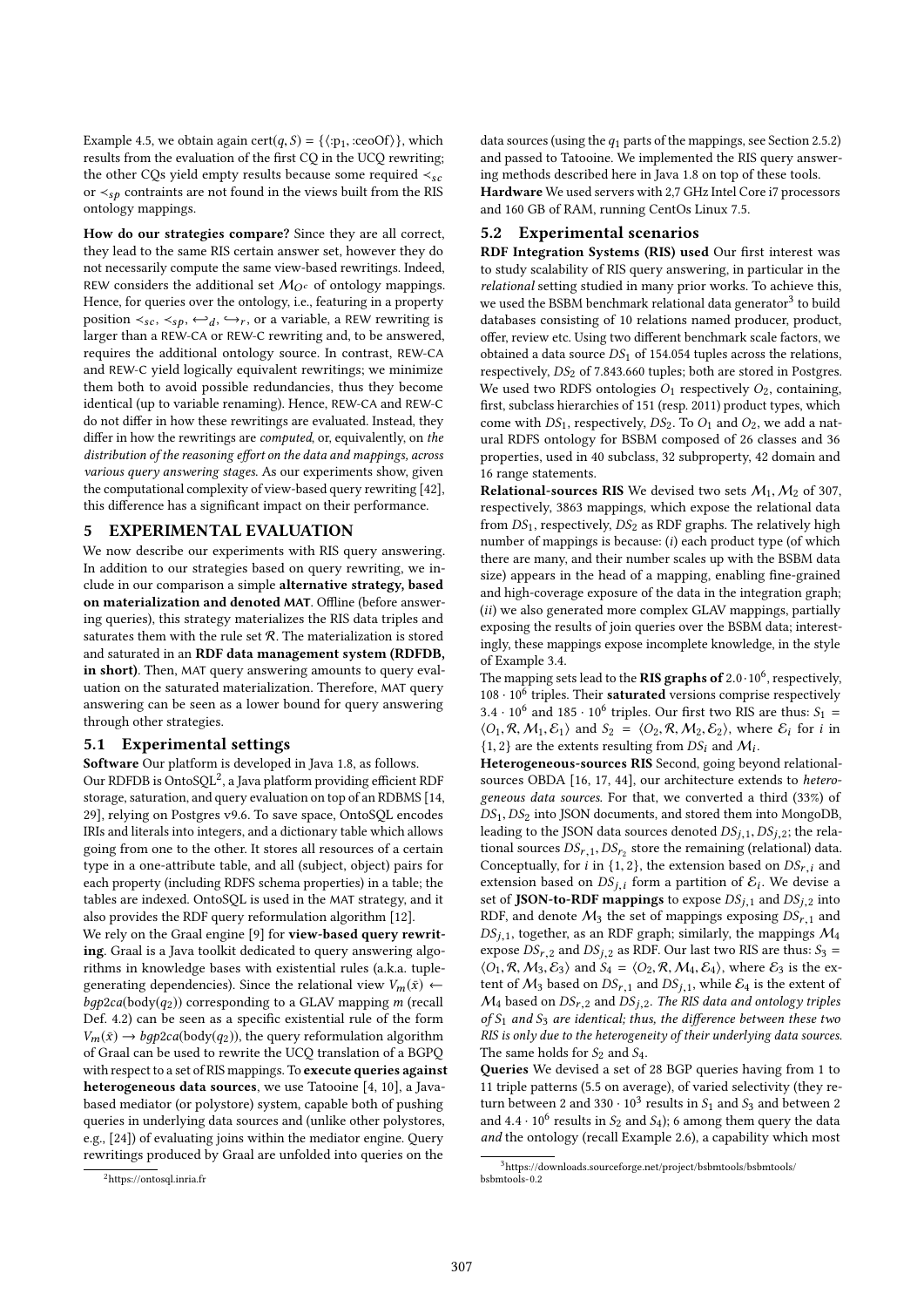|            | <b>RIS</b>                                                       |               | O01              | O01a             | O <sub>01b</sub> | O <sub>0</sub> 2 | O <sub>0</sub> 2a | Q02b             | Q02c            | O <sub>0</sub> 3  | O04              | O <sub>07</sub> | O07a  |                 | O <sub>09</sub> | O <sub>10</sub>   | Q13    |         |
|------------|------------------------------------------------------------------|---------------|------------------|------------------|------------------|------------------|-------------------|------------------|-----------------|-------------------|------------------|-----------------|-------|-----------------|-----------------|-------------------|--------|---------|
|            | all                                                              | $N_{\rm TRI}$ | 5                |                  | 5                | 6                | 6                 | 6                | 6.              | 5                 | 2                | 3               | 3     |                 |                 | 3                 | 4      |         |
|            | $S_1, S_3$                                                       | $ Q_{c,a} $   |                  | 21               | 175              | 21               | 49                | 147              | 1225            | 525               |                  | 5               | 19    |                 |                 | 670               | 28     |         |
|            | $S_1, S_3$                                                       | $N_{\rm ANS}$ | 1272             | 4376             | 22738            | 16               | 56                | 174              | 1342            | 19                | 91               | 2               | 3     | 5617            |                 | 9                 | 13190  |         |
|            | $S_2, S_4$                                                       | $ Q_{c,a} $   | 21               | 175              | 1407             | 63               | 147               | 525              | 1225            | 4375              |                  | 5               | 19    |                 |                 | 9350              | 84     |         |
|            | $S_2, S_4$                                                       | $N_{ANS}$     | 15514            | 111793           | 863729           | 124              | 598               | 1058             | 1570            | 5                 | 4487             | 2               | 3     | 299902          |                 | 10                | 167760 |         |
| <b>RIS</b> |                                                                  |               | O <sub>13a</sub> | O13 <sub>b</sub> | Q14              | O <sub>16</sub>  | O <sub>19</sub>   | O <sub>19a</sub> | Q <sub>20</sub> | O <sub>20</sub> a | O20 <sub>b</sub> |                 | O20c  | O <sub>21</sub> | O22             | O <sub>22</sub> a |        | Q23     |
| all        | N <sub>TRI</sub>                                                 |               | 4                | 4                | 3                | 4                |                   | 9                | 9<br>11         | 11                |                  | 11              | 11    | 3               | 4               |                   | 4      |         |
| $S_1, S_3$ | $ Q_{c,a} $                                                      |               | 84               | 700              |                  | 25               | 63                | 147              | 21              | 63                | 525              |                 | 1225  | 670             | 2               |                   | 40     | 192     |
| $S_1, S_3$ | $N_{\rm ANS}$                                                    | 43157         |                  | 330142           | 56200            | 8114             | 2015              | 3515             | $\theta$        | 236               | 2312             |                 | 7564  | 1085            | 28              |                   | 434    | 25803   |
| $S_2, S_4$ | $ Q_{c,a} $                                                      |               | 5628             | 5628             |                  | 201              | 525               | 1225             | 63              | 525               | 1225             |                 | 4221  | 9350            | 40              |                   | 520    | 192     |
| $S_2, S_4$ | $N_{ANS}$                                                        | 4416946       |                  | 10049829         | 2998948          | 249004           | 39826             | 60834            | 904             | 7818              | 10486            |                 | 51988 | 37176           | 1528            | 18588             |        | 1329887 |
|            | Table 4: Characteristics of the queries used in our experiments. |               |                  |                  |                  |                  |                   |                  |                 |                   |                  |                 |       |                 |                 |                   |        |         |



## Figure 5: Query answering times on the smaller RIS  $S_1$ (top, relational sources) and  $S_3$  (bottom, heterogeneous sources).

competitor systems lack (see Section 6). Table 4 reports three query properties impacting query answering performance: the number of induced triples  $(N<sub>TRI</sub>)$ , the number of BGPQ reformulations on the ontology ( $|Q_{c,a}|$ , ranging from 1 to 1225; this strongly determines the performance of answering such large union queries, recall Example 4.5), and its number of answers  $(N_{ANS})$  on the two RIS groups  $(S_1, S_3 \text{ and } S_2, S_4)$ . To further study the impact of the ontology on query evaluation complexity, we created query families denoted  $Q_X, Q_{Xa}$  etc. by replacing the classes and properties appearing in  $Q_X$  with their super classes or super properties in the ontology. In such a family,  $Q_X$  is the most selective, and queries are sorted in the increasing order of their number of reformulations.

Our ontologies, mappings, queries, and experimental details are available online<sup>4</sup>.

### 5.3 Query answering performance

REW inefficiency We have conducted experiments<sup>4</sup> using our six queries on ontological triples showing, as in Example 4.17 and Figure 4, an explosion of the size of the rewriting (number of CQs), compared to the rewriting produced by the two other approaches. On queries (also) over the ontology, as explained in



#### Figure 6: Query answering times on the larger RIS  $S_2$ (top, relational sources) and  $S_4$  (bottom, heterogeneous sources).

Section 4.3, we noted that the size of the rewriting produced by REW is larger (by a multiplicative factor of 29 to 74 in  $S_1$  and  $S_3$ , and of 33 to 969 in  $S_2$  and  $S_4$ ) than the rewritings of the two other strategies, which led to an explosion of the time spent minimizing the rewriting, and made REW overall unfeasible; the details of these tests can be found online<sup>4</sup>. On queries that do not carry over the ontology, REW produces the same rewritings as the other methods. Thus, we do not report further REW performance below.

Query answering time comparison Figure 5 depicts the query answering times, on the smaller RIS, of REW-CA, REW-C and MAT. The size of (number of BGPQs in) the reformulation of each query w.r.t.  $\mathcal{R}$ ,  $|Q_{c,a}|$  appears in parentheses after the query name, in the labels along the x axis. Given that  $S_1, S_3$  have the same RIS data triples, the MAT strategy coincides among these two RIS. Figure 6 shows the corresponding times for the largest RIS  $S_2$  and  $S_4$ ; the same observations apply. Note the logarithmic time axes.

A first observation is that our query set is quite diverse; their answering times range from a few to more than  $10^5$  ms.

As expected, query answering in MAT is the fastest in most cases, since it has no reasoning work to do at query answering time. However, it required, for  $S_1$ ,  $S_3$ , 1.2  $\cdot$  10<sup>5</sup> ms to build the materialization and  $1.49 \cdot 10^5$  ms more to saturate it, whereas for  $S_2$ ,  $S_4$ , these times are 14h46 (5.31 $\cdot$  10<sup>7</sup> ms), respectively, 1h28 (5.28 $\cdot$  10<sup>6</sup>

<sup>4</sup>Experiment web site: https://gitlab.inria.fr/mburon/org/blob/master/projects/ het2onto-benchmark/bsbm/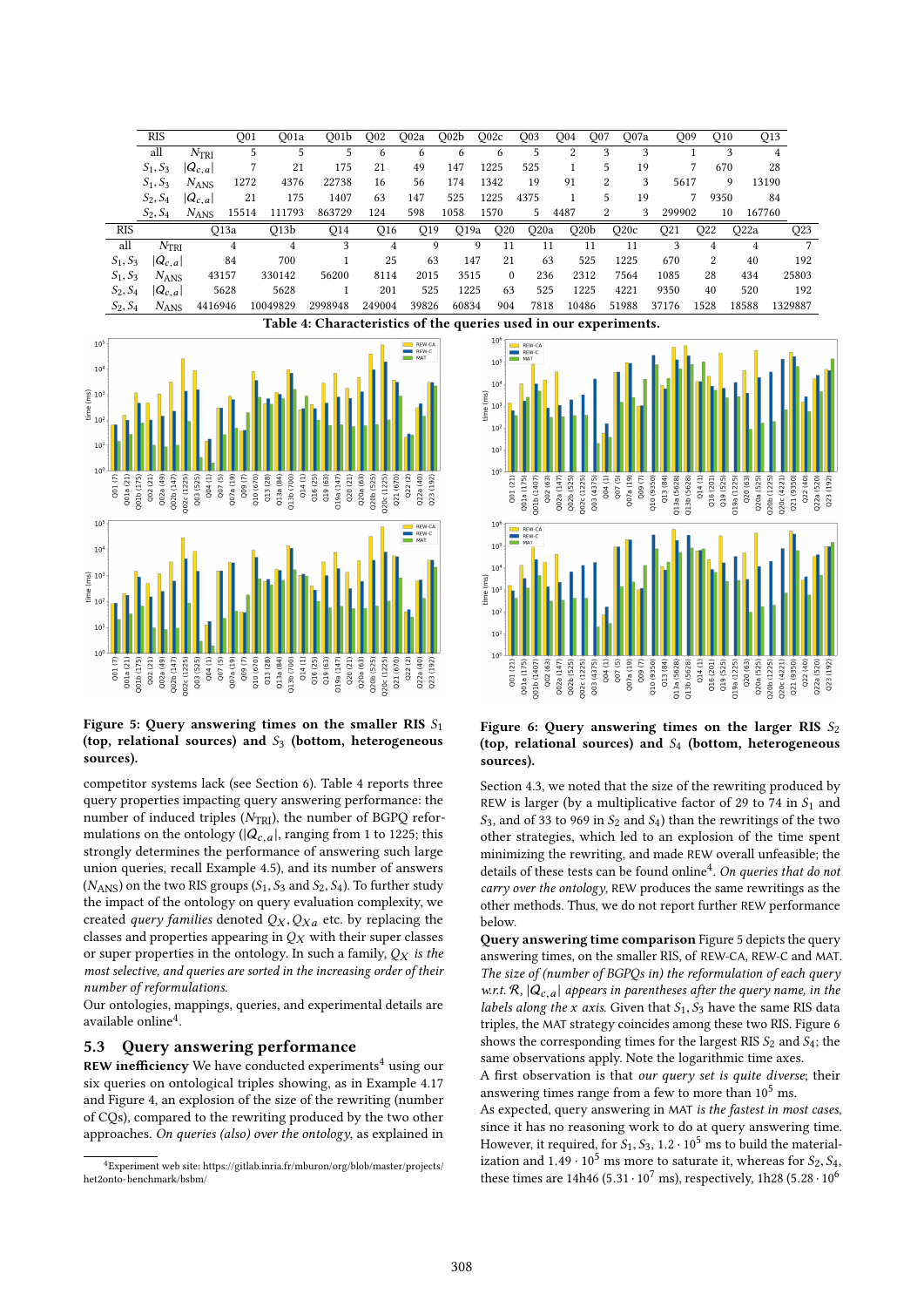ms). Not only these are orders of magnitude more than all query answering times; recall also that materializing  $G_K^{\mathcal{M}}$  requires main-<br>taining it when the underlying data changes, and its saturation taining it when the underlying data changes, and its saturation  $(G_{\mathcal{E}}^{\mathcal{M}} \cup O)^{\mathcal{R}}$  needs a second level of maintenance. Thus, MAT is<br>not prectical when data sources change. We were surprised to see not practical when data sources change. We were surprised to see REW-C and REW-CA somehow faster than MAT for queries  $Q_{09}$  and Q14. Answering these queries through MAT within OntoSQL leads to producing many results that involve mapping-generated blank nodes, tuples which should not appear in our certain answers, as per Definition 3.5. We remove such tuples in post-processing mode, which leads to a performance overhead for MAT. REW-C and REW-CA, in contrast, are answered by evaluating rewritings, and do not have to apply such a result pruning. It remains to be seen if this pruning could be pushed in an RDFDB; note that not all answers including blank nodes should be pruned, only those whose blank nodes are due to mappings.

In each scenario, we observe that REW-C is faster or takes as long as REW-CA. Since the two approaches produce the same rewritings, the difference is due to steps before the step (3) in Figure 2. It turns out it is due to the rewriting time, which in turn strongly depends on the size of the reformulation it receives as input. In REW-C, the reformulations w.r.t.  $\mathcal{R}_c$  are of size 1 (no union, just one BGP) for queries on data triples only, and never exceed 64 in  $S_1$  and  $S_3$  and 200 in  $S_2$  and  $S_4$ , whereas, in REW-CA the reformulation sizes are much larger. REW-C is most often faster than REW-CA, by up to two orders of magnitude e.g., for  $Q_{02a}$ ,  $Q_{19}$  and  $Q_{20a}$  on  $S_2$ , the latter two on  $S_4$  etc. One order of magnitude speed-up is noticeable even on the smaller RIS  $S_1, S_3$  (Figure 5) for  $Q_{02a}$ . As a consequence, REW-C completes successfully in all scenarios we study, whereas REW-CA fails to complete for many queries with timeout set to 10min (missing yellow bars in Figure 6), in close correlation with the increased number of reformulations.

Scaling in the data size As stated in Section 5.2, there is a scale factor of about 50 between  $S_1$ ,  $S_3$  on one hand, and  $S_2$ ,  $S_4$ on the other. Figures 5 and 6 show that the query answering times generally grow by less than 50, when moving from  $S_1$  to  $S_2$ , and from  $S_3$  to  $S_4$ . This is mostly due to the good scalability of PostgreSQL (in the all-relational RIS), Tatooine (itself building on PostgreSQL and MongoDB, in the heterogeneous RIS), and OntoSQL (for MAT). As discussed above, computation steps we implemented outside these systems are strongly impacted by the mappings, ontology and query; intelligently distributing the reasoning effort, as REW-C does, avoids the heavy performance penalties that from which REW-CA and REW sometimes suffer.

Impact of heterogeneity REW-CA and REW-C incur a (modest) overhead when combining data from PostgreSQL and MongoDB (heterogeneous RIS) w.r.t. the relational-sources RIS. Part of this is due to the cost of marshalling data across system boundaries; the rest is due to imperfect optimization within Tatooine. Overall, the comparison demonstrates that RIS query answering is feasible and quite efficient even on heterogeneous data sources.

#### 5.4 Experiment conclusion

In a setting where the data, ontology and mappings do not change, MAT is an efficient and robust query answering technique, at a rather high cost to materialize and saturate the RIS instance. In contrast, in a dynamic setting, REW-C smartly combines partial reformulation and view-based query rewriting to efficiently compute query answers. The changes it requires when the ontology and mappings change (basically re-saturating mapping heads) are light and likely to be very fast. Thus, we conclude that REW-C

is the best query answering strategy for dynamic RIS.

### 6 RELATED WORK AND CONCLUSION

Ontologies have been used to integrate relational or heterogeneous data sources in mediators [49] with LAV views based on description logics [1, 37] or their combination with Datalog [28, 30]. Semantics have been used at the integration level since e.g., [20] for SGML and soon after for RDF [6, 7]; data is considered represented and stored in a flexible object-oriented model, thus no mappings are used.

Our work follows the OBDA paradigm introduced in [41]. This paradigm was conceived to enhance access to relational data by mappings to an ontology expressed in a dialect of the DL-Lite description logic family (typically  $DL\text{-}Life_R$  underpinning the OWL 2 QL profile of the W3C ontological language OWL 2). Mature DL-based systems include Mastro<sup>5</sup> [17] and Ontop<sup>6</sup> [16, 43]. Another notable OBDA system, namely Ultrawrap<sup>OBDA</sup> [44], is based on an extension of RDFS to inverse and transitive properties. All these systems rely on GAV mappings.

Compared to these, our main novelty is to handle GLAV mappings and provide query answering algorithms for the resulting novel RIS setting. Note that formal OBDA frameworks with GLAV mappings have long been defined, e.g., in [18], but not put into practice. Regarding the other components of OBDA, we consider a simpler ontological language than existing OBDA systems, but support BGPQs on both data and ontological triples, a feature hardly found in these systems (an exception is [33]).

As explained in the introduction, GLAV mappings maximize the expressive power of the integration system. In particular, they allow to expose a form of incomplete information (recall Example 3.6). To some extent, GLAV mappings may be simulated by GAV mappings provided with so-called Skolem functions on answer variables, as suggested for instance in [21]. To illustrate, consider the GLAV mapping  $m_1 = q_1(\bar{x}) \rightarrow q_2(\bar{x})$  with head  $q_2(x) \leftarrow (x, \text{ceoOf}, y), (y, \tau, \text{ch}(\text{Comp}) \text{ from Example 3.2.}$  The non-answer variable  $y$  could be replaced by a Skolem function  $f(x)$ , which would yield two GAV mappings, namely  $m_{1<sub>1</sub>}$  =  $q_1(\bar{x}) \rightsquigarrow q_{2_1}(\bar{x})$  and  $m_{1_2} = q_1(\bar{x}) \rightsquigarrow q_{2_2}(\bar{x})$ , with respective head  $q_{2_1}(\bar{x}) \leftarrow (x, \text{ceoOf}, f(x))$  and  $q_{2_2}(\bar{x}) \leftarrow (f(x), \tau, \text{NatComp})$ .<br>Note that Skolem functions would have to produce syntactically Note that Skolem functions would have to produce syntactically correct RDF values in a materialization scenario. Still in a materialisation scenario, query answering would require some postprocessing to prevent the values built by the Skolem functions to be accepted as answers, while in a query rewriting sceSkolemnario functional values would also have to be dealt with in a special way, which in particular prevents to use off-the-shelf view-based query rewriting algorithms. Hence, value invention would be simulated here at the price of technically more complex mappings and processing. Second, the break-up of GLAV mappings into several GAV mappings would lead to higher conceptual complexity since intrinsically connected triples, as those associated with  $(x, :ceoOf, y)$  and  $(y, \tau, :NatComp)$  in the example, could not be exposed together by a single mapping. Last but not least, query rewriting would be considerably slowed down and would produce highly redundant rewritings, as demonstrated in the seminal paper [42].

Our mapping saturation (Definition 4.8) is inspired by a query saturation technique introduced in [25] to compute least general generalizations of BGPQs under RDFS background knowledge.

<sup>&</sup>lt;sup>5</sup>http://obdasystems.com/mastro/

<sup>6</sup>https://ontop.inf.unibz.it/